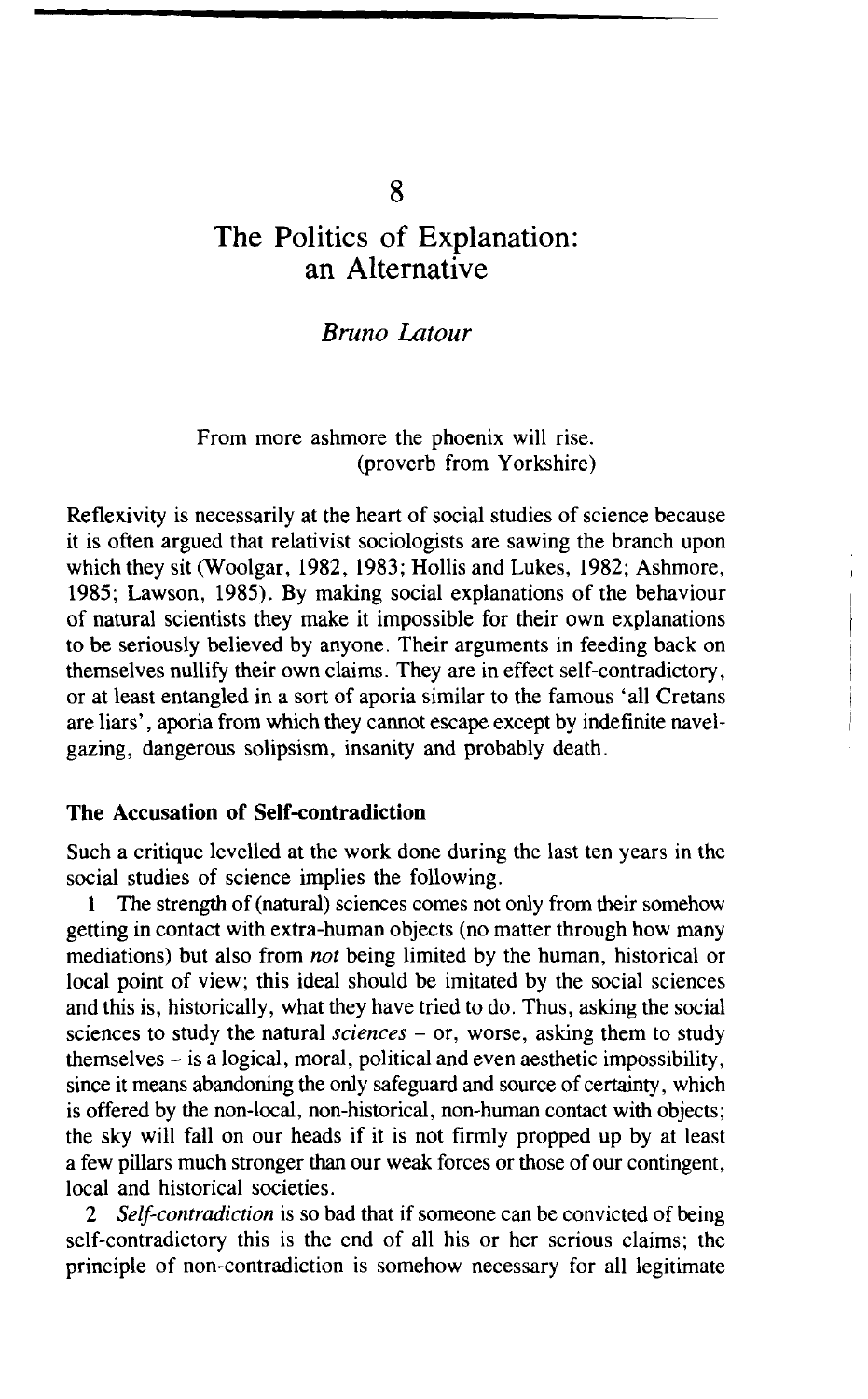explanations in both human and natural sciences as it is for daily life in general.

3 Providing a *social* explanation of knowledge (in the natural as well as in the human sciences) is, in effect, to nullify or at least to weaken the claims involved; if someone can be accused of being influenced by social factors, this means that he or she no longer needs to be taken seriously (Barnes and Bloor, 1982).

4 The *relativist* sociologist of science is supposed to offer social explanations of something, as this is what is expected of him or her; the 'something' comprises an infinitely long repertoire of objects which are admitted to be non-social; 'social' denotes a long but finite repertoire of elements that tie men and women together; a social explanation thus occurs when an element of the list of objects ('wrongly' thought by natural scientists to be 'only objective') is related to or replaced by one of the elements from the list of social factors; this relation is a one-to-many rather than a one-to-one type, that is, the *same* social factors are used to explain many natural or objective elements (see below).

5 Providing an *explanation* (in either natural or social sciences) is inherently good; thus accusing someone of providing no explanation puts an end to the dispute; the opponent is just story-telling and may be stopped by a simple question like 'so what?'; to answer the 'so what?' question entails proving that he or she is doing *more* than just telling stories, that he or she is really also offering some explanation.

6 A further point which is implicit in all the preceding: everyone is looking for who or what is *responsible* for some state of affairs; 'accusation' is thus implicated in all attempts at explaining something; the accusation made against relativists of being self-contradictory is a mirror-image of the accusation made by social scientists against natural scientists who are said 'wrongly' to believe that they are dealing 'only' with a repertoire of objective elements (see Figure 1).

In order to understand the importance and place of reflexivity in our field, and then to define our own policy of explanation, it is first necessary to criticize each of these common-sense arguments implied in the accusation of self-contradiction.

1 Relativist sociologists are not sawing the branch upon which they sit because they are not seated on it, and no one is or has ever been: the strength of any science, and indeed of any argumentation, has never come from non-local, non-human and non-historical allies; denying rationality does not mean that the sky is going to fall on our heads (as my Gallic ancestors used to believe), because the sky is supported by many other firmer pillars.

2 The principle of non-contradiction is far from the necessary condition of any explanation (be it in natural or in social sciences); on the contrary, the basis of anthropology of science, the principle of *translation* (Calion,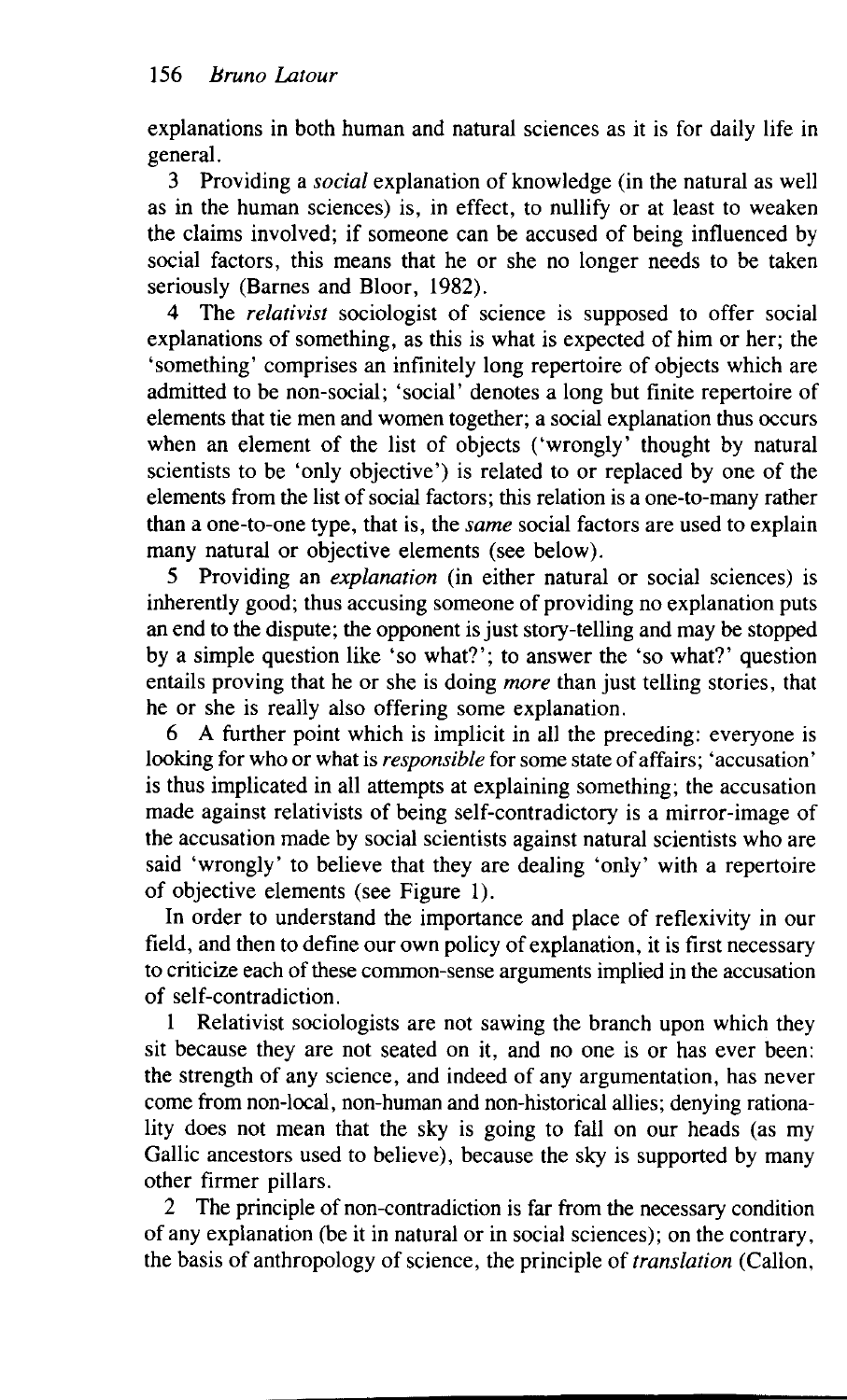1986; Latour, 1987, 1988) makes the idea of non-contradiction a belated end-product of the practice of science.

3 Providing a social explanation of something has nothing to do with weakening or nullifying a position provided that  $\dots$ 

4 ... it is made clear that the notion of a 'social' explanation is entire! y reshuffled; it must no longer be seen as a replacement of several elements in the infinite repertoire of natural objects by one or two factors taken from the list of social objects.

5 This in turn is possible only if we abandon the idea that offering an explanation is good for your health and inherently better than 'just story-telling'.

6 This in turn becomes possible only on the condition that the accusation process and the search for responsibility – which shapes the development of the social sciences – is brought to a stop.

# **The Politics of Explanation**

To criticize the notions that form the basis of the accusation of being selfcontradictory, we first have to define explanation. In its simplest form (see Figure 1) it means establishing some sort of relation between two lists, one comprising an inventory of elements to be explained (B) and the other a repertoire of elements said to provide the explanation (A).



Figure 1 *The two repertoires:* explanans *and* ad explananda

It is generally admitted that if there is a one-to-one connection, nothing is explained since there are as many elements in one list as in the other. Thus, an explanation is said to be provided only when *more than one*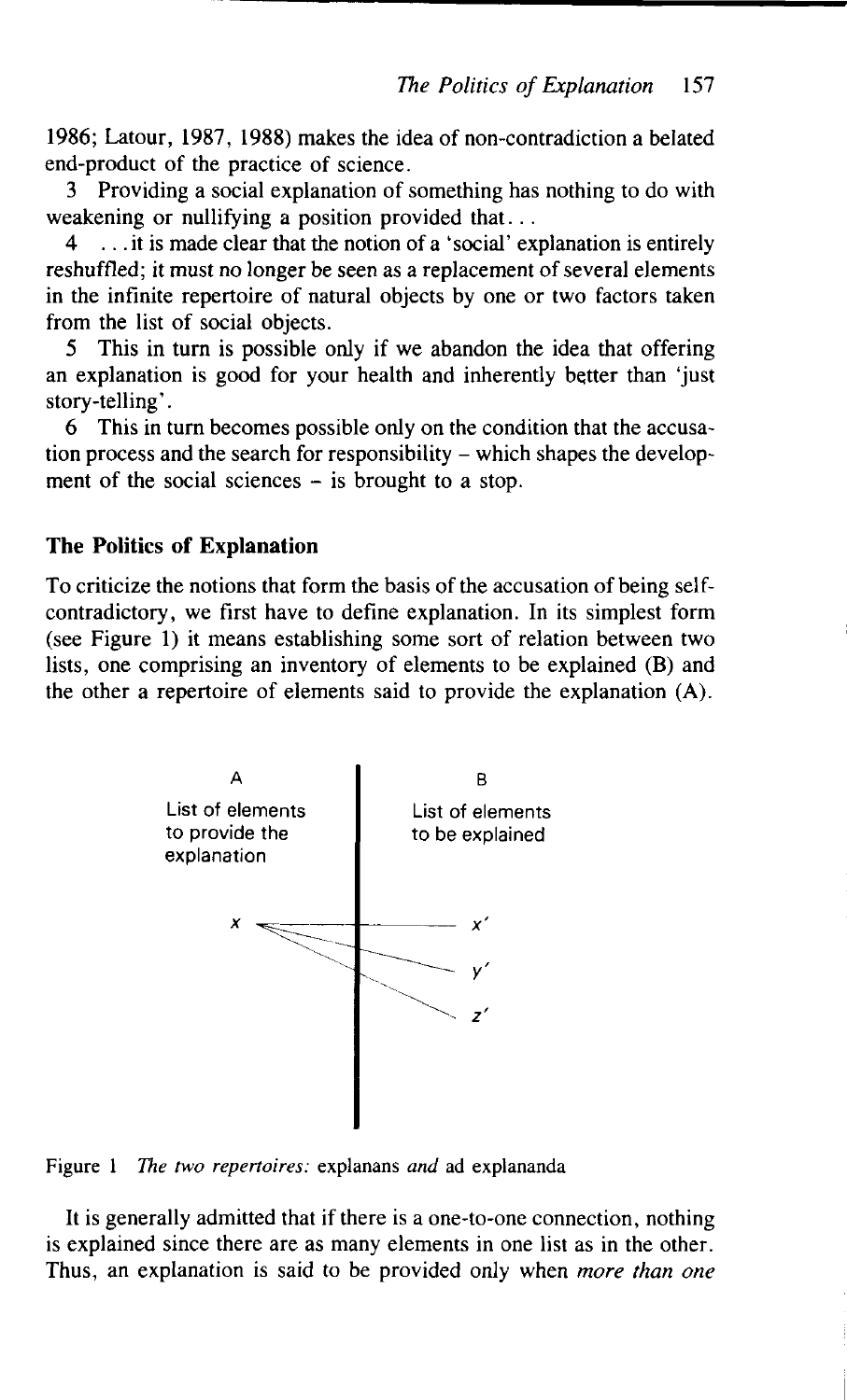element in list B is related to one element of list A. In this general form the politics of explanation can be described like this: when you hold  $x$ element of A, you also hold the *x',* y' elements of B. It is in effect a general definition of power, power being understood in both its political and logical senses. The corollary of this 'holding of' several elements by one, is a general feeling of strength, economy and aesthetic satisfaction: the one element may 'replace', 'represent', 'stand for' all the others, which are in effect made secondary, deducible, subservient or negligible.

This simple definition allows us to measure the *power of an explanation.*  An explanation becomes more powerful by relating more elements of B to a single element of A. This scale makes it possible to calibrate variations in explanatory power (see Figure 2).

The maximum on this scale is set when you can say that all the elements of B, including those which are *not yet* present in it, can be *deduced*  from one element of A. In this case holding an element of A is holding *in potentia* the rest of the list. Traditionally, a mathematical demonstration is considered to offer this best form of explanation. The belief in the existence of a demonstration or deduction explains most of the enthusiasm characteristic of the classical age.







The centre of this scale of explanatory power occurs when several elements of B are said to be often (always, frequently, significantly) related to one another. In this case no element of A can replace elements of B. What can be done, however, is to write down in list A the constant relation recognized among elements of B. Column A is thus made up of a list of constant correlations. The belief in the possibility of various structures, correlations, statistical laws does not trigger as much enthusiasm as the former belief in deduction but is better adapted to our sceptical age. What could be called a disappointed scientism runs through most of the natural sciences and all of the human sciences (apart from ethnography, exegesis and psychoanalysis).

The other extremity on the scale of explanatory power is when no deduction or correlation of any sort can be established. The list of elements in A is simply the repetition of several elements of B, arranged and summarized in such a way that, for a few practical ends, holding list A is provisionally equivalent to holding list B. This kind of explanation most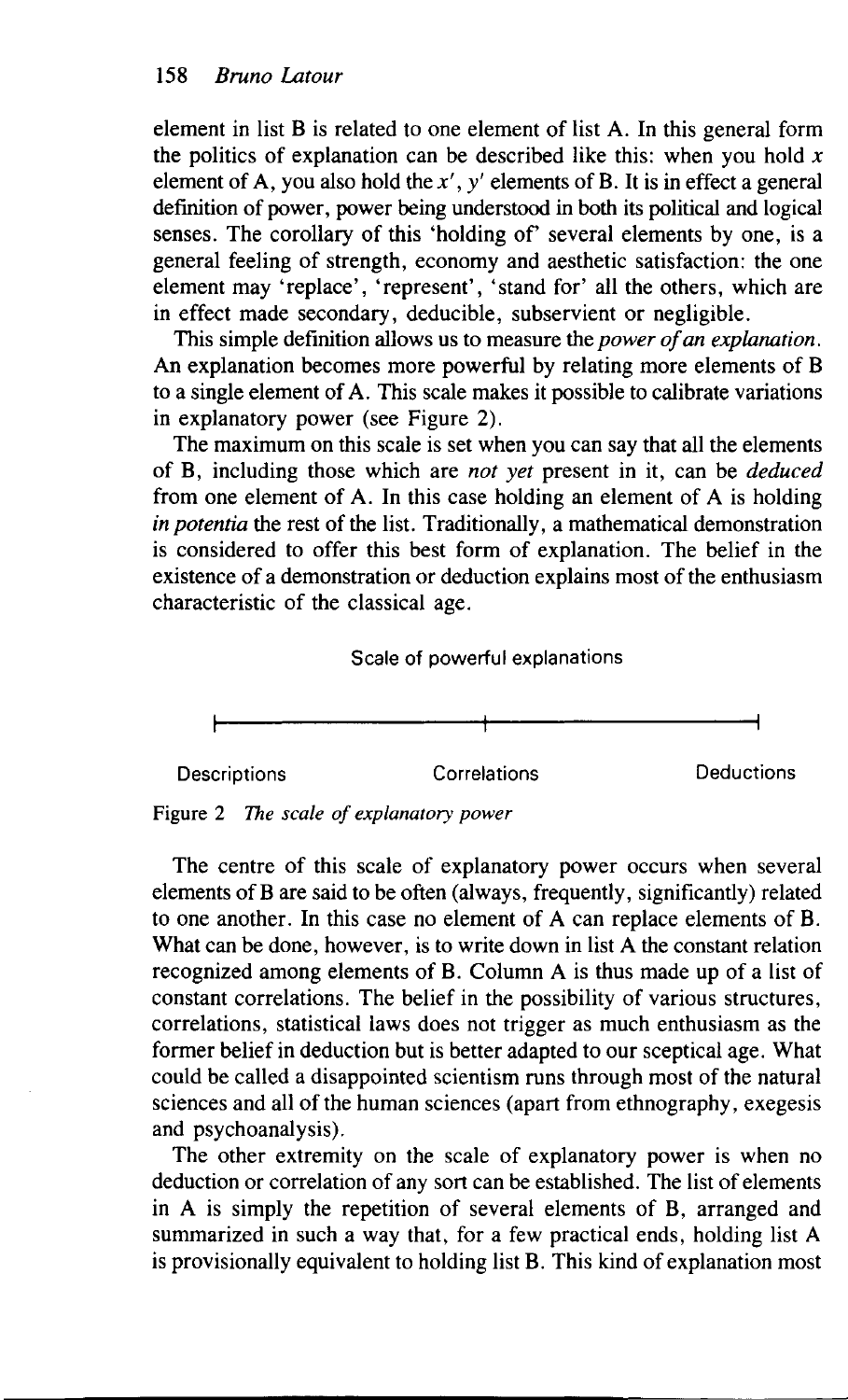often has the literary character of a *story.* This is what is called a 'description', and is often associated with the work of historians.

This account of explanations is all very well but, apart from the sociological use of the word 'power', is still very much in keeping with classic discussions in epistemology. To go further and define our own policy of explanation we should understand why there are two lists in the first place. In other words, why should we want to explain anything? In what sort of peculiar situation is an explanation necessary and when is a powerful explanation seen as inherently better than a weak one?

A strong explanation becomes necessary when someone wishes to *act at a distance* (Latour, 1987). If you are in the setting *x'* you do not need to explain it  $\overline{-}$  practice and weak accounts will be sufficient. If you are away from the setting and indifferent to it, you do not need to explain it either  $-$  practice in the new setting x will do. If you are away and simply remembering how it was when you were in setting *x'* you still do not need powerful explanations- story-telling will do the job much better. You start to need a stronger explanation when you are away and still wish to act on the setting  $x'$ . Why? Because you now have to be in two settings  $\bar{x}$  and  $\bar{x}'$  at once. You need to hold in the setting  $\bar{x}$  some elements or features of  $x'$ . 'Information' is the word often used to describe all the elements of *x'* that can be mobilized, transferred, accumulated in *x.* Information is the go-between, the mediation, the translator, the *metaxu* that constantly oscillates between the presence of  $x'$  and its absence.

The Greek offer, as usual, the best mythology of the action at a distance, through the use of carefully designed forms. After all, Thales is credited with inventing geometry when, not wishing to climb on Kheops' pyramid, he 'simply' measured the shadows of a stick firmly stuck in the ground (Serres, 1983). His theorem (the epitome of powerful explanations) resulted in the possibility of holding all the pyramids (existing, to be built and never to be built) through the little calculations held in the hands. What we so much admire in the Greek miracle is a reversal of power relations: the weakest, that is, a tiny people holding only shadows and paper-forms become stronger than the ancient and powerful Egyptians with their heavy stone pyramids. Holding the forms is tantamount to holding, in addition, everything else. Platonism, through its many avatars, is the philosophy of this fantastic enthusiasm for a reversal of the order of priority between 'shadows' and 'things'. But the same process is at work for weaker explanations as well. Theorems are not the only technics that allow these moves. All sciences are defined first of all by the sort of elements they extract from the settings, and then mobilize, accumulate, combine and display: fossils, stuffed animals, photographs, trophies, questionnaires; everything which, in one way or another, solves the problem of action at a distance, fills the gap, through the production of information, between the presence of *x'* and its absence (Latour, 1986; Latour and de Noblet, 1985).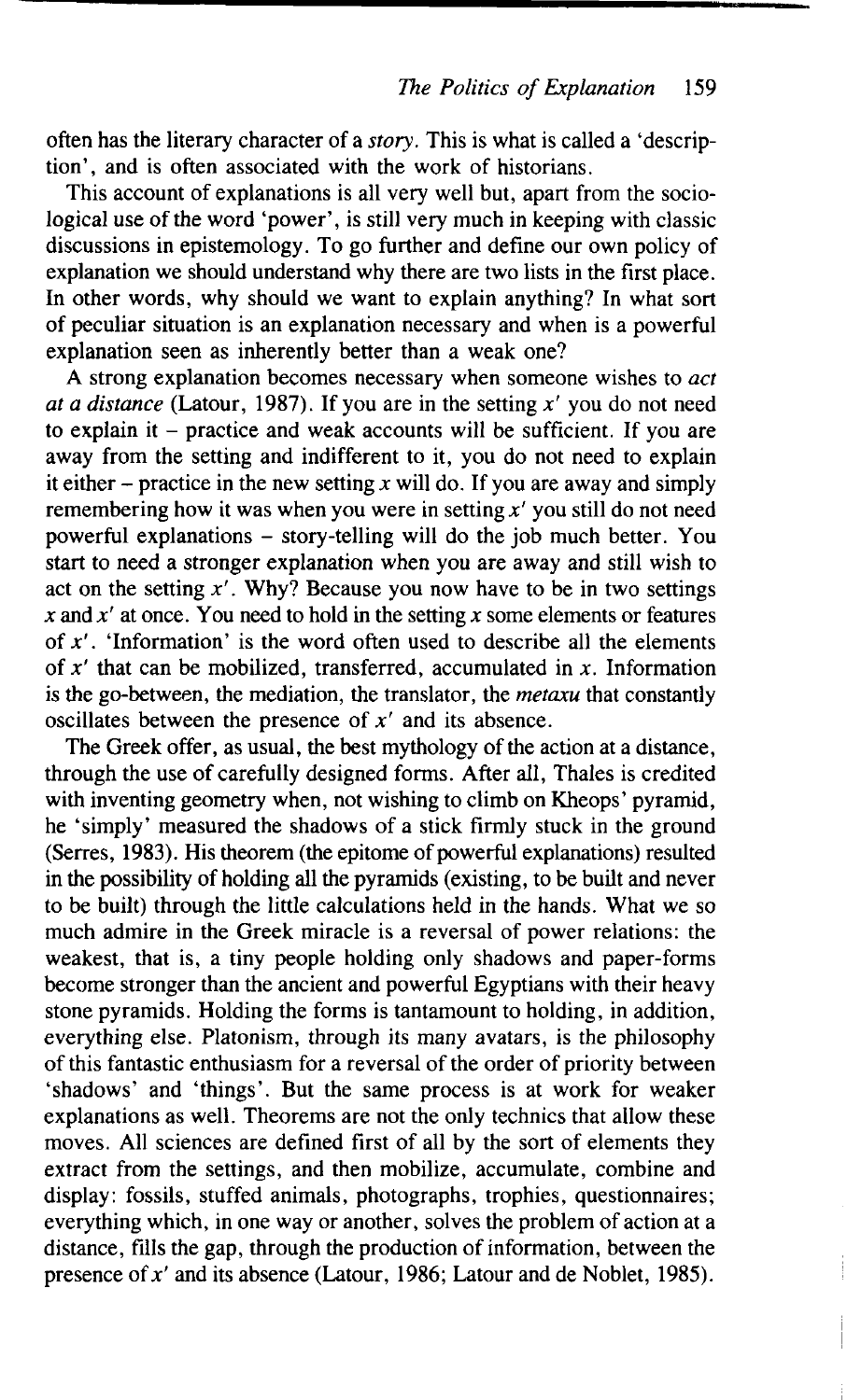This definition of an explanation as a *measure of a distance between contexts* has three important consequences that I shall use later in the argument. First, it creates the very distinction between practice on the one hand, and knowledge on the other: practice becomes whatever people do in the setting acted upon; knowledge becomes whatever is mobilized in  $x$  to act upon the other setting. It also establishes the distinction between form and matter: form becomes whatever is transferable from *x'* to *x;*  matter is whatever cannot stand the trip. Finally, it is also what produces the very separation between the 'outside world' and our 'interpretation of' what the world is like. Rationalists and relativists debate endlessly on whether or not our ideas have to be in correspondence or not with the world 'out there', without ever raising this simple question: how come that the world is *'out* there', in the first place, instead of being *'in* there'? The answer is simple enough. The problem of correspondence between the forms mobilized and the settings from which they have been extracted, becomes crucial only for those who want to act at a distance. If you are not at a distance, or do not wish to act upon other settings, the notion of correspondence vanishes, and so does the problem of the referent.

If you now wish, from the setting *x*, to hold not only *x'*, but many other settings, *x''* and so on ... , you start to need more and more powerful explanations. This need does not arise from any psychological, political or metaphysical lust for power, it is simply the consequence of solving the practical problems of acting at a distance. Since the mobilized forms are not the settings themselves mobilized, it is perfectly possible for someone who holds the forms to hold nothing at all but shadows. Thus, something additional has to be done to (re)gain, in the setting  $x$ , the superiority which is lost by being away from  $x'$ ,  $x''$ , etcetera. In other words, the notion of a powerful explanation cannot be dissociated from the slow establishment of what I have called *centres of calculation* for acting at a distance. The two lists above and their various connections were an epistemological rendering of a very practical activity: *network-building,* that is, how we can tie as many settings as possible to as few elements as possible through as few intermediaries as possible (Latour, 1986, 1987).

This problem should not be seen as just a formal, technical, economical, aesthetic, or political endeavour. The same problems have to be solved no matter if one wishes to invent a new theorem, a telephone network, a trade route, an elegant theory, or an empire. More exactly, none of these separate endeavours is possible without simultaneously engaging in the others. This is why we had, in our studies of network-building, to replace distinct political, economic, technical and intellectual questions by one common task, namely how to build centres of calculation and extended networks (Hughes, 1983; Calion et al. 1986). The differences between realms of activity are less important than the possibility of them all conspiring to reverse the order of priority or the relations of strength between centres and periphery.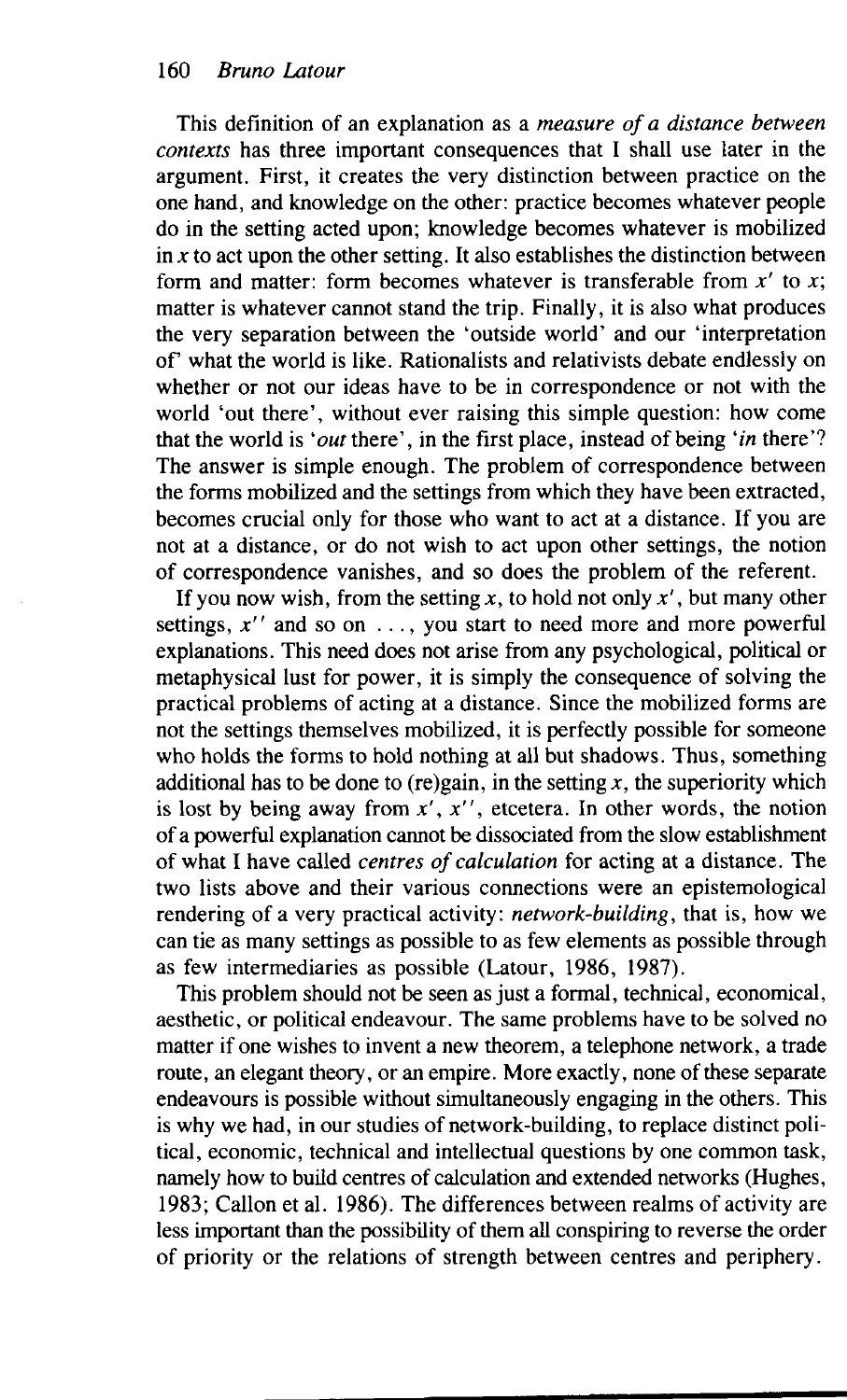Such a point of view has one important consequence for the present argument. There is no reason to believe that there should be a list of social elements which can be related, in a one-to-many connection, to provide the explanation of some natural science elements. The possibility, indeed the very existence of two homogeneous lists, one of social elements, the other of non-social ones, is fanciful. What we see, on the contrary, is how settings strive to become centres by mobilizing everything at hand and tying their claims to as many resources as possible. Is this social or natural or technical? Good luck to the person who tries to carve out this kind of distinction from the imbroglio that holds together precisely because it associates as many heterogeneous elements as possible in one centre. To be sure, social factors are still there, but they are one of the things to be studied, not elements which allow us to understand. 'Social factors' are the particular product of professional social scientists striving to establish new types of calculations in their institutions. They defme, in many various ways, what holds us all together. They call this 'society', and try to render their definitions indispensable to as many other people as possible, by insinuating themselves in as many other trades as possible (business, politics, academic life, journalism, the publishing industry, and so on). No matter how interesting their work, it is no different in form and purpose from that of all the others engaged in network-building. In other words, the social sciences are part of the problem, not of the solution. To expect an explanation of the natural sciences from them, is a bit like expecting the water distribution companies to 'explain' the telephone networks.

The main consequence of focusing on centres of calculation and on the many practical ways in which they extract and combine information, is a strong rejection of arguments in terms of cause and effect. No matter how much the notion of cause has been criticized (and now replaced by more modest variants such as correlation, correspondence, structure, pattern) there remains, in the back of our minds, the idea that a story is incomplete if it does not conclude with a set of words (or concepts, or sentences) endowed with the ability to trigger (generate, influence or produce) the events or occurrences which have been studied. All the debates about internal and external factors are based on the possibility of having something like 'factors' or 'determinants'. Even those who are sceptical about the possibility of finding a cause for phenomena (especially in the social sciences) do not dispute that some elements *(explanans)* should occupy the position of a cause while others *(ad explananda)* should play the role of effects. There is always something of a tribunal in these trials that settle responsibilities, decide on who will be accused and who will be innocent - the cause is always literally a cause; some of them like capitalism have even be turned into a *'cause celebre'* (Girard, 1978).

The very existence of these two lists, or of these two sets, one of causes, the other of effects, becomes very doubtful in the work of building centres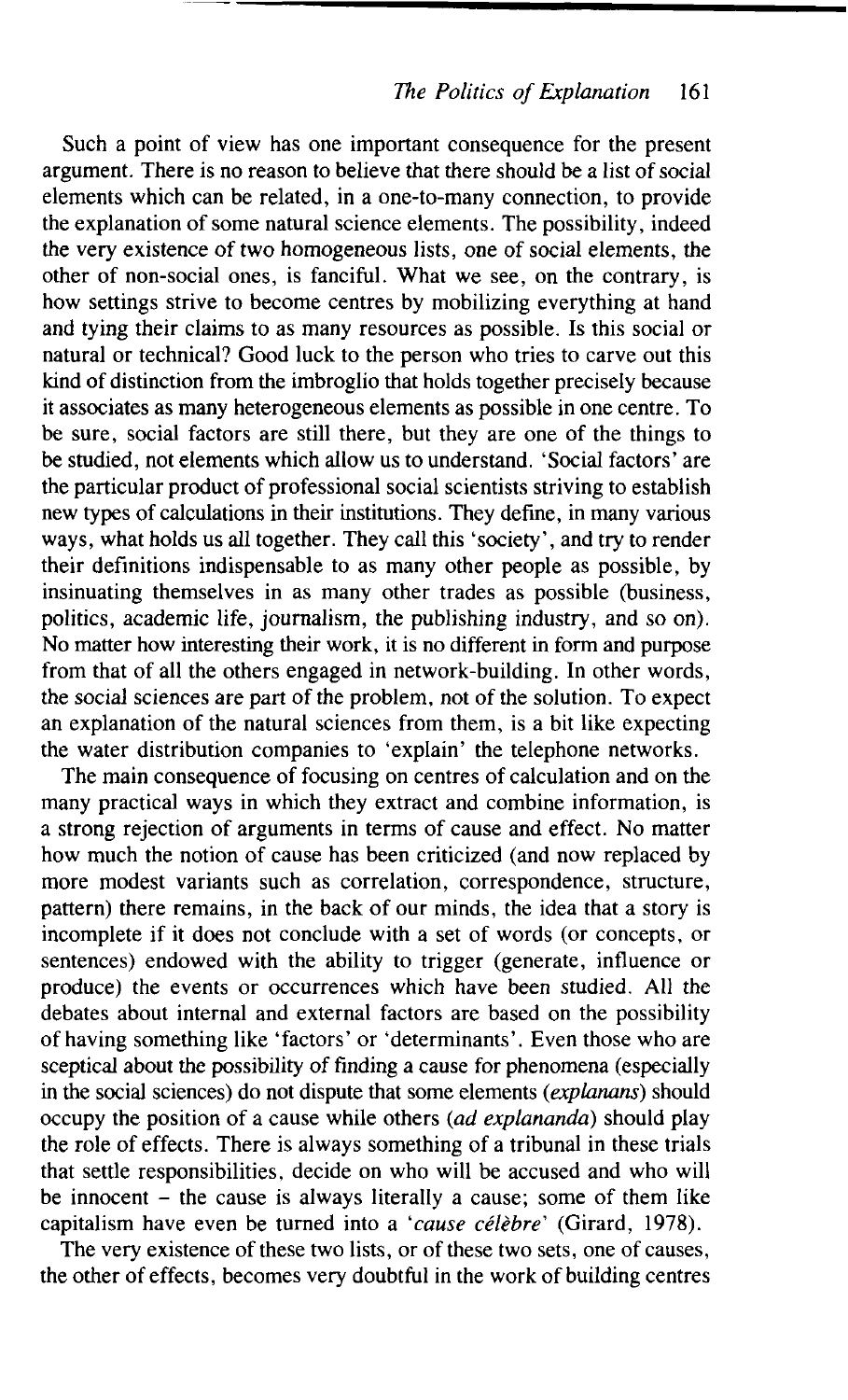of calculation is considered. Paradoxically, the cause appears as *the consequence* of expanding the networks and of reinforcing the centres. This is very beautifully expounded by Fernand Braudel (1985). You cannot explain the development of the world economy by invoking a force of some sort (for instance, capitalism) because this cause is itself helpless as long as centres do not exist which are able to capitalize, on a larger scale, on whatever is produced and sold. The heterogeneous association of many elements (which was supposed to be explained) is precisely what, *in the end*, gives strength to this capitalism which was supposed to offer an explanation. In more philosophical terms, it means that a cause (factor, determinant, pattern, or correlate) is the outcome of a trial of responsibility through which a few elements of the network are taken to be the impetus behind the whole business. It is, in practice, very much an election of representatives or, depending on the outcome, an accusation made against a scapegoat (Girard, 1978). The belief in causes and effect is always, in some sense, the admiration for a chain of command or the hatred of a mob looking for someone to stone.

Providing an explanation is, in a nutshell, working at empire-building; the more powerful an explanation, the larger the empire and the stronger the material in which it is built. What we admire in powerful theories we should also admire in freeways, multinational corporations, satellite networks, weapon systems, international banking and data banks. If we do not admire these achievements, there is no basis for using a double standard and letting the 'powerful theories' stand apart and alone be worshipped. What we mean by a 'powerful explanation' in the social sciences is most often an imitation of a simplified version of a combative interpretation of some hard sciences of the past when they were politically at their weakest and when they were dealing with their simplest objects (Shapin and Schaffer, 1985; Prigogine and Stengers: 1979)! Although such an explanation has been given of only a very few simple laws in some parts of mechanics and astronomy, philosophers of science have made of this *apax* a general rule.

# **Should We Explain Anything?**

The issue is not to explain the natural sciences by using social sciences, nor to substitute 'centres of calculation' for 'capitalism', nor to replace the search for causes by empire-building. This would be to replace one scapegoat by another and again to leave our argument open to the accusation of being self-contradictory. As Girard (1978) suggests, the point is to modify the whole regime of accusation.

There are two ways of displaying powerful explanations, and thus two ways of solving the problem of the *distance* between the setting that offers the explanation and those that are explained. The first is common to all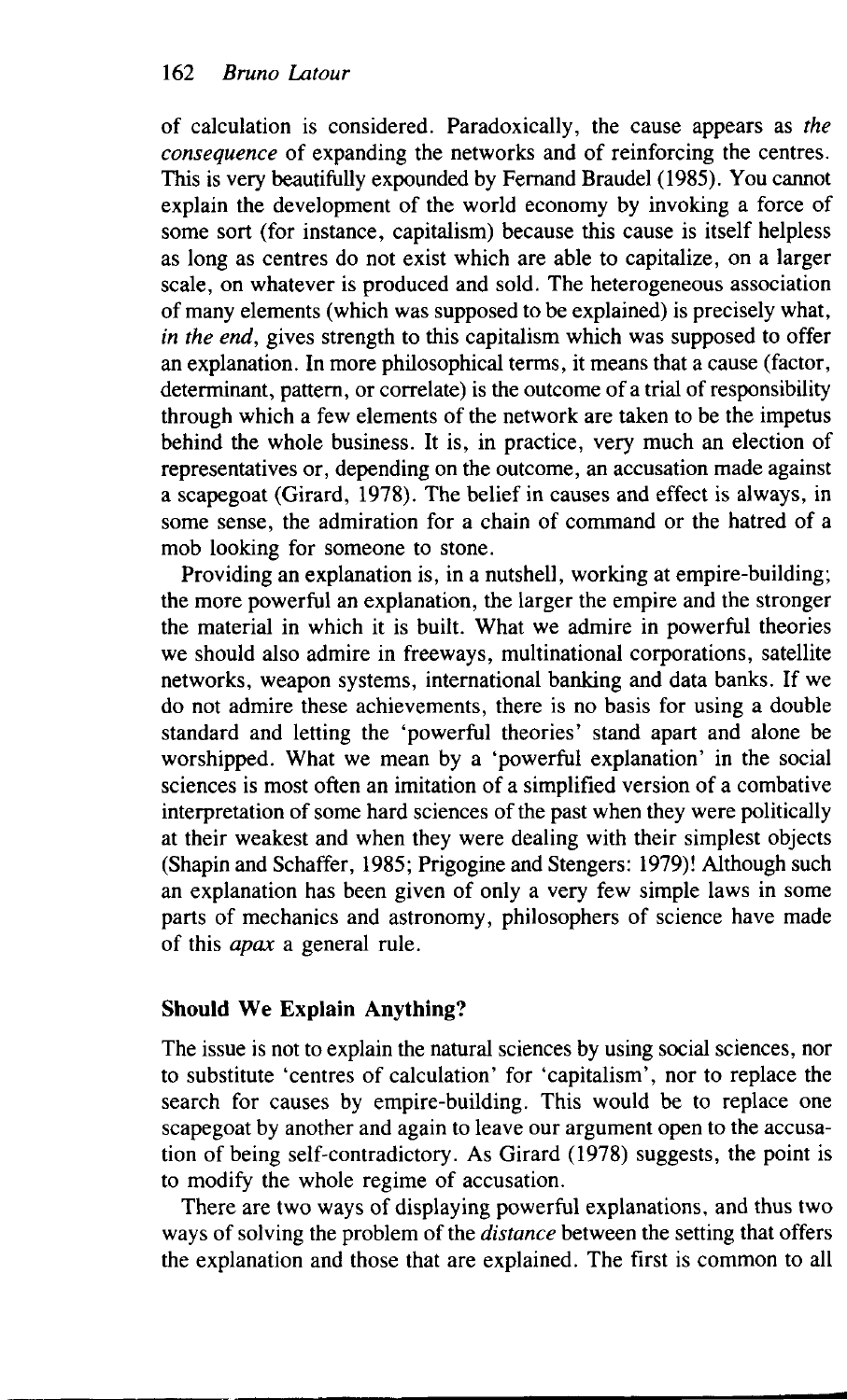disciplines: hold the elements of A and deduce - correlate, produce, predict, reorganize, comment or enlighten - as many elements of B as possible. The second has just been alluded to: *display the work* of extracting elements from B, the *work* of bringing it to A, the *work* of making up explanations inside A, the *work* of acting back on B from A. The first way tries to abolish distance, the second feeds on it. In the first, power is reinforced and the represented elements disappear in their representatives. In the second, power is weakened and the initial elements are maintained in full view. The first is reductionist, because holding a single element of A is tantamount to holding all the elements of B. The second I call non-reductionist or 'irreductionist' because it *adds* the work of reduction to the rest, instead of subtracting the rest once the reduction has been achieved. The first creates a power, that is the impression that having one element involves having all the others 'in potentia'. The second creates what I call a gradient of force (Latour, 1988: part II). In other words, the first starts with *equivalences* without telling through which instruments and through which metrology these equivalences are obtained; the second starts from translations and tries to present the work of *rendering elements equivalent* by setting up new instruments and keeping long metrological chains in alignment. In still other words, the first tradition accuses and allocates responsibilities, while the second regards accusations as unfair because they always fall back on an innocent scapegoat. The first is on the side of the knowing, the second is also on the side of the known.

This distinction makes clear that relativist sociologists are far from trying to emulate the natural sciences they study - an emulation which, as we saw earlier, provides the basis for the accusation of being selfcontradictory. Social studies of science are not an inferior breed of science, unable to offer explanations as powerful as those of the natural sciences. No science, be it natural or social, has ever offered a powerful explanation of that sort. As well as they can, they all strive to tie their claims in as many ways as possible to a sufficient number of elements to establish an effective two-way connection with the settings on which they want to act from a distance. In this game, the social sciences fare no worse than many natural sciences.

The aporia from which I started is thus completely modified: the first question is no longer 'Since you do not believe that science comprises of non-human, non-historial, non-contingent elements, how can you, relativist sociologists of science claim to explain anything?' No explanation, no matter how abstract the science, no matter how powerful the regime, has ever consisted of anything more than a disproportionate amount of heterogeneous, historical, contingent elements. *We do not deprive ourselves of allies* when we show that these are the only allies that have ever been on the side of the hard natural sciences. We, the soft and critical sciences,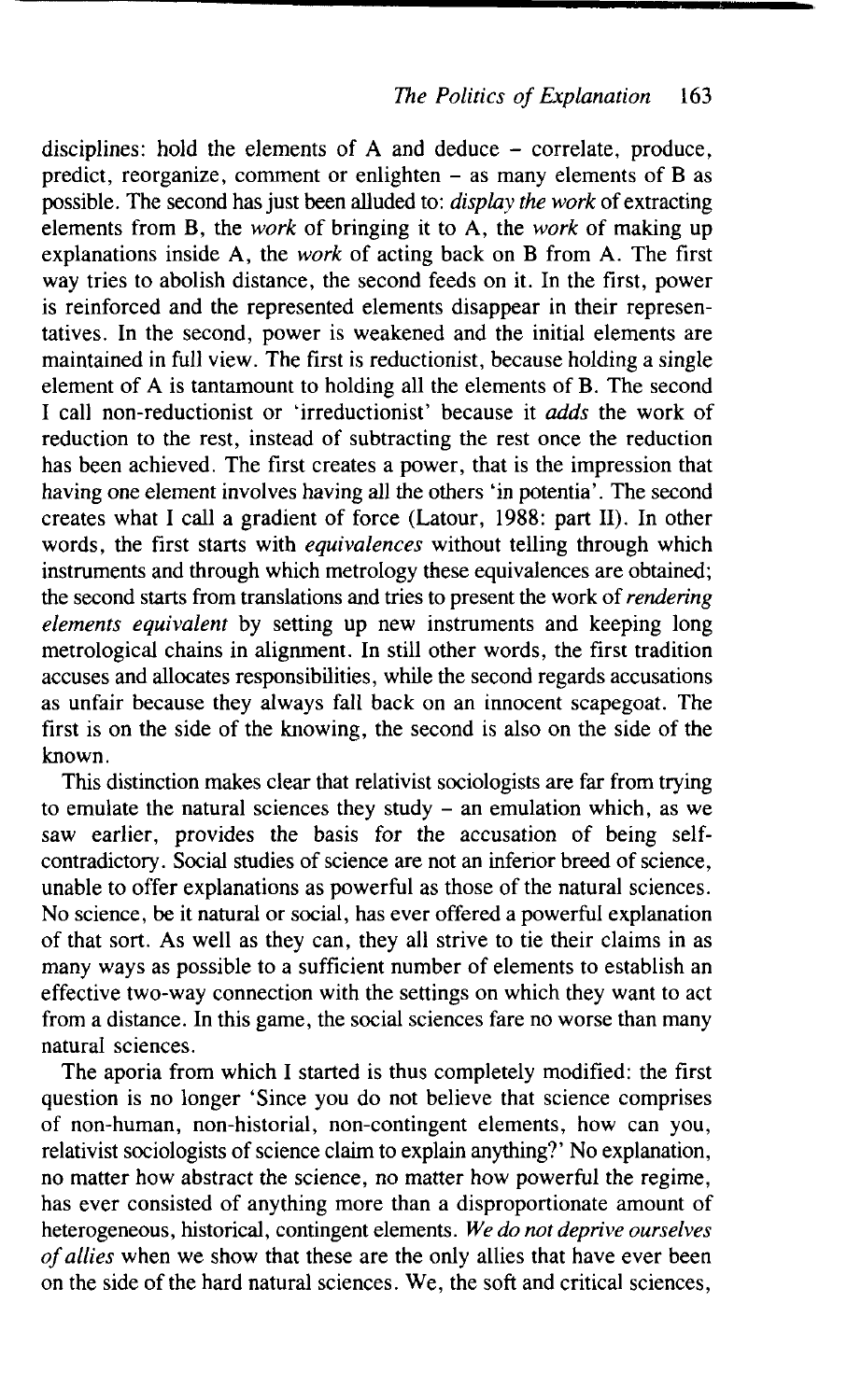have the same type of resources, although, I admit, *less of them.* The second question is no longer 'How can you, without contradiction, appeal to social factors in order to explain the development of natural sciences?' Social sciences are not a reservoir of notions and entities from which we would draw our resources. They are part and parcel of the very activity we want to study, part of our problem, not of our solution. In the course of our work we have irreversibly altered the meaning of the word social. Thus, to the seemingly tricky question: 'What is left for a relativist to explain' the only possible answer is: 'Everything'.

This reformulation, however, does not bring the issue of self-contradiction to an end. We now have to raise a new question, a moral quandary much more difficult than the simple trap inside which rationalists tried to comer us. (It is also much more difficult because we raise it against ourselves.) If the work of explaining something is that of empire-building, *should we* explain something? Do we really want to participate in networkbuilding? Do we want to add yet another discipline and profession to the many that we study? Do we wish to offer more powerful explanations, that is, to transfer the power relations from the setting studied to the centre of calculation studying them? Do we lust for power and recognition? Do we want to imitate the ethos and styles of science? Do we want to dominate the natural scientists by evaluating, explaining and judging their behaviour? (This is not a spurious question since, in at least a few sub-disciplines like science policy, evaluation or management of R&D, we have some of the means to produce evaluations and judgements, and we can therefore be dangerous.)

The answer is a qualified *no.* In other words, now that I have freed my enquiry from the false accusation of being self-contradictory, I have immediately to limit its newly-obtained freedom and turn this time not against the rationalists  $-$  who are no longer any match for us  $-$  but against my own trade. The ideal of an explanation is not to be reached, not only because it is unreachable, but *because it* is *not a desirable goal anyway.* 

Figure 3 may help us to understand this new quandary. The disciplines we study are taken to be either really fictitious or really scientific; our own explanation of their development may also be taken as really fictitious or as really scientific. The four boxes obtained represent four unacceptable ways of continuing our social studies of science. Boxes 2 and 3 are rivals in arrogance, the first because it dismisses all attempts at studying science as being unscientific and the second because it grants itself privileges it denies to the sciences it studies. Box 1 drowns everything, including oneself, in a cynical and derisive regression. Box 4, on the contrary, extends a pompous, uncritical and scientific belief in science to everything, even going so far as to generate the monster known as science of science!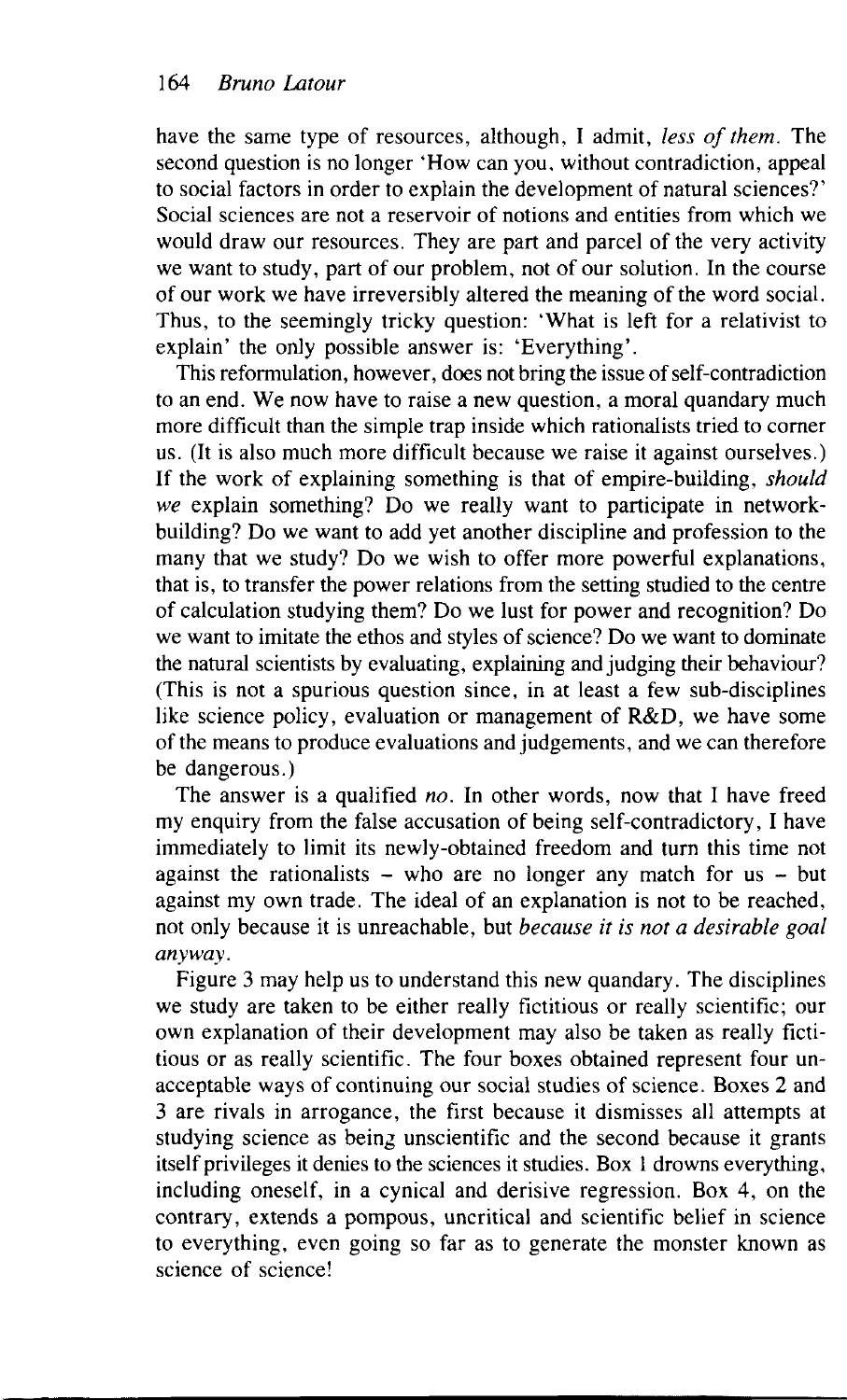#### Disciplines studied



Figure 3 *Four unacceptable ways of doing social studies of science* 

# **Reflexivity,** Yes, **but Which Sort?**

Let us square the circle: we are looking for an explanation of the natural sciences quite different from what is usually called a scientific explanation; we strongly reject the helping hands offered us by the social sciences; on the contrary, we consider them all part of the networks we want to explain; we try to establish a space which is neither above nor inside those networks; we want to describe and expose the politics of explanation, but without replication and without adding another discipline to the plethora already striving for existence; we want to be at once *more* scientific than the sciences  $-$  since we try to escape from their struggles  $-$  and much *less* scientific – since we do not wish to fight with their weapons. Our quandary is similar to that of a non-violent pacifist who still wishes to be 'stronger' than a violent militarist. We are looking for weaker, rather than stronger, explanations, but we still would like these weak accounts to defeat the strong ones ...

This problem is so difficult because it entails simultaneously resolving three paradoxes. The first paradox is common to all forms of writing: how to be at once here (in a setting x) and there (in another setting y); the second is common to all sciences: how to be at once here  $(in x)$ , there (in y) and *in between* managing the network that ties the two together; the third is common to all texts that try to escape the alternative between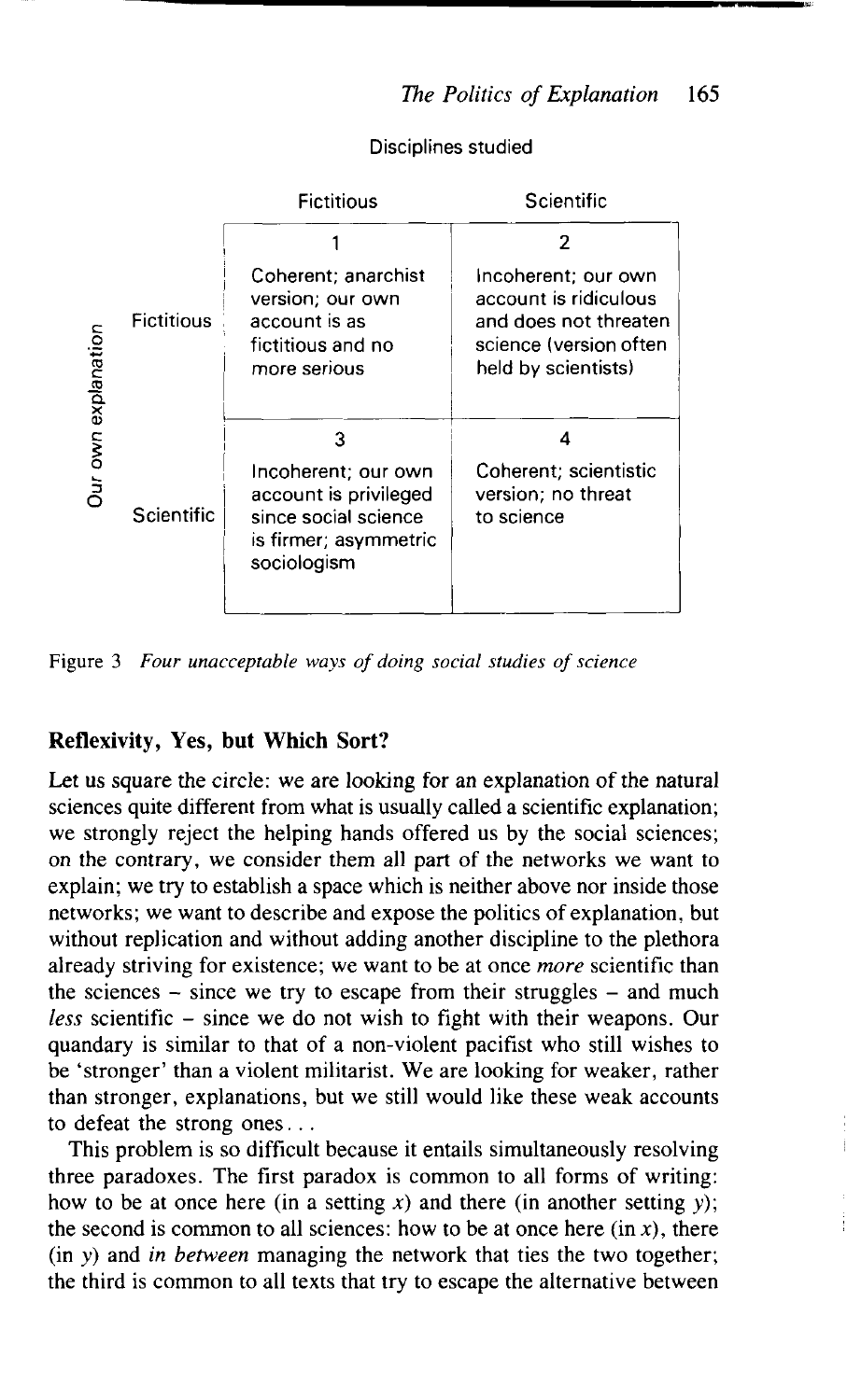fiction and science: how to steer a course between being believed *too much*  by the readers and *not enough.* Resolving the first paradox would enable us to write stories; resolving the second would make us remain scientists; resolving the third would enable us to write *reflexive* accounts. I use 'reflexive' to denote any text that takes into account its own production and which, by doing so, claims to undo the deleterious effects upon its readers of being believed too little or too much. Resolving all the three paradoxes simultaneously would mean that we could write texts which would at once be craftily written, scrupulously true, which would not make the readers believe that what is reported is exact and which would still be interesting. Such texts would in effect abolish the distinction between science and fiction.

In order to develop this alternative policy of explanation let us assess the advantages and disadvantages of reflexivity. To do so I shall distinguish two kinds of reflexivity which correspond to the kind of deleterious effects writers wish to overcome. Meta-reflexivity is the term for the attempt to avoid a text being believed by its readers, and infra-reflexivity the attempt to avoid a text *not* being believed by its readers.

#### *Meta-reflexivity*

For many writers the main deleterious effect of a text is to be naively believed by readers. Readers have this bad habit, they say, of being immediately taken-in by any story and being led to believe that there is something 'out there' which is the referent of the text and which is in correspondence with the text. Many ancient and modern writers, wishing to point the attention of the reader away from the referent have tried to add reflexive elements that operate in the manner of so many caveats: do not believe me, something else is at stake which is more important.

When they try to shift the attention of the reader to the *text* these writers are called 'deconstructionists' and are often associated with Derrida. When writers try to sway the attention of the reader to the very activity of believing and making sense of something, they are sometimes called 'ethnomethodologists' and have Garfinkel as symbol. The deconstructionists try to write texts in such a way that they neither refer to anything nor give the impression of presenting or representing anything. Ethnomethodologists aim at just the opposite, they write texts that, although by necessity distant from the setting they describe, aim to give the impression of being still present out there in the lived world of their subjects, without deformation or transport. The stylistic goal is similar in both cases: render the text unreadable so that the usual two-way link between the account and the referent be interrupted and suspended.

In spite of their claims to novelty and post-modernism, these writers too often forget that a third way of creating reflexive texts has been practised for centuries by writers who try to direct attention to the reader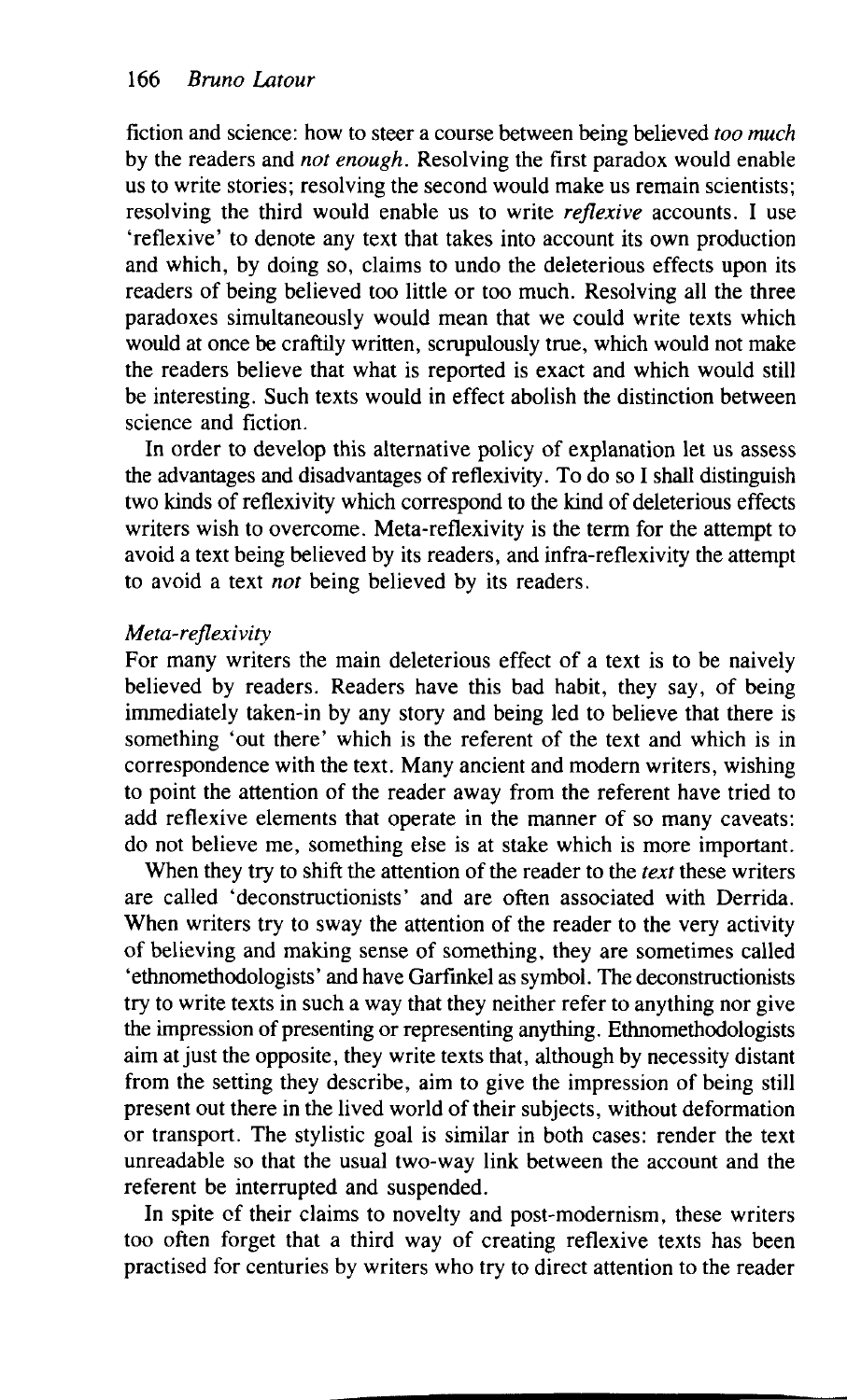himself, to his own life and fate. This redirection is obtained by many religious texts, especially the New Testament, and implies a radical rejection of the whole business of explanation (Péguy, 1914; Latour, 1975). For instance, the story of the empty tomb in the Gospel of St Mark (Mark 16) is not to be read as information about the distant empirical tomb in the outskirts of Jerusalem sometime around Easter, AD 30, but about the reader of the Gospel and the kind of signs he needs in order to understand for himself that Jesus is alive, that he has risen from the dead. The silly empirical question of the women 'Who will roll the stone away from the entrance of the tomb?' (Mark 16:5) is replaced by the angel's admonishment, 'He has risen, he is not here. See the places where they laid him.' The good reader of such a text is not the one who asks the silly question 'What *really* happened there? Would I find traces of the empty tomb if I were to go to that place in Jerusalem and dig the ground?', but the one who asks the question: 'What is happening to me, now, hearing the angel's voice? Jesus is not really there, out there, any more. This is, indeed, what the angel means. Stops asking silly questions. He has risen. He lives now.' And in the process, the reader becomes the writer or the commentator, or the preacher of *another* text that transforms, translates, embroiders and adds to the unbroken chain of commentaries. For hundreds of years (until the seventeenth century) every effort had been made to make a normal 'linear' matter-of-factual reading of the Bible impossible. Not surprisingly, when scientifically-trained exegets started to read the Bible in their new way most of the stories fell apart.

In terms of reflexivity, translation, cunning and cleverness, I am not convinced that the post-modern deconstructionists are any match for the Evangelists and Fathers of the Church. In comparison they play with very few tools. Their meta-reflexivity is obtained by *adding* specific parts about the way texts or discourses should or should not be written (as  $\overline{I}$  am doing now). This is what is usually called methodology. In the end the only way of writing a text that does not run the risk of being naively believed is to write methodologically. The dire result of such a tack is visible in the prose of Derrida and Garfinkel. If the prose was just unreadable, not much harm would be done. But there is something worse in it; worse, that is, from their own reflexive point of view. Deconstructionists and ethnomethodologists consider that if enough methodological precautions are taken, then better texts (better, that is, in the sense of texts which solve the absence-presence quandary) can be written. Derrida really believes that by all his tricks, cunning and entrapments, the texts he writes are more deconstructed than the column of a *New York Times* journalist writing about the latest plane crash. Some of the followers of Garfinkel really believe that once all the methodological precautions have been carried out, the lived-in world of the competent members can be presented truer to life than in the gloss of a classical sociologist such as Merton. Derrida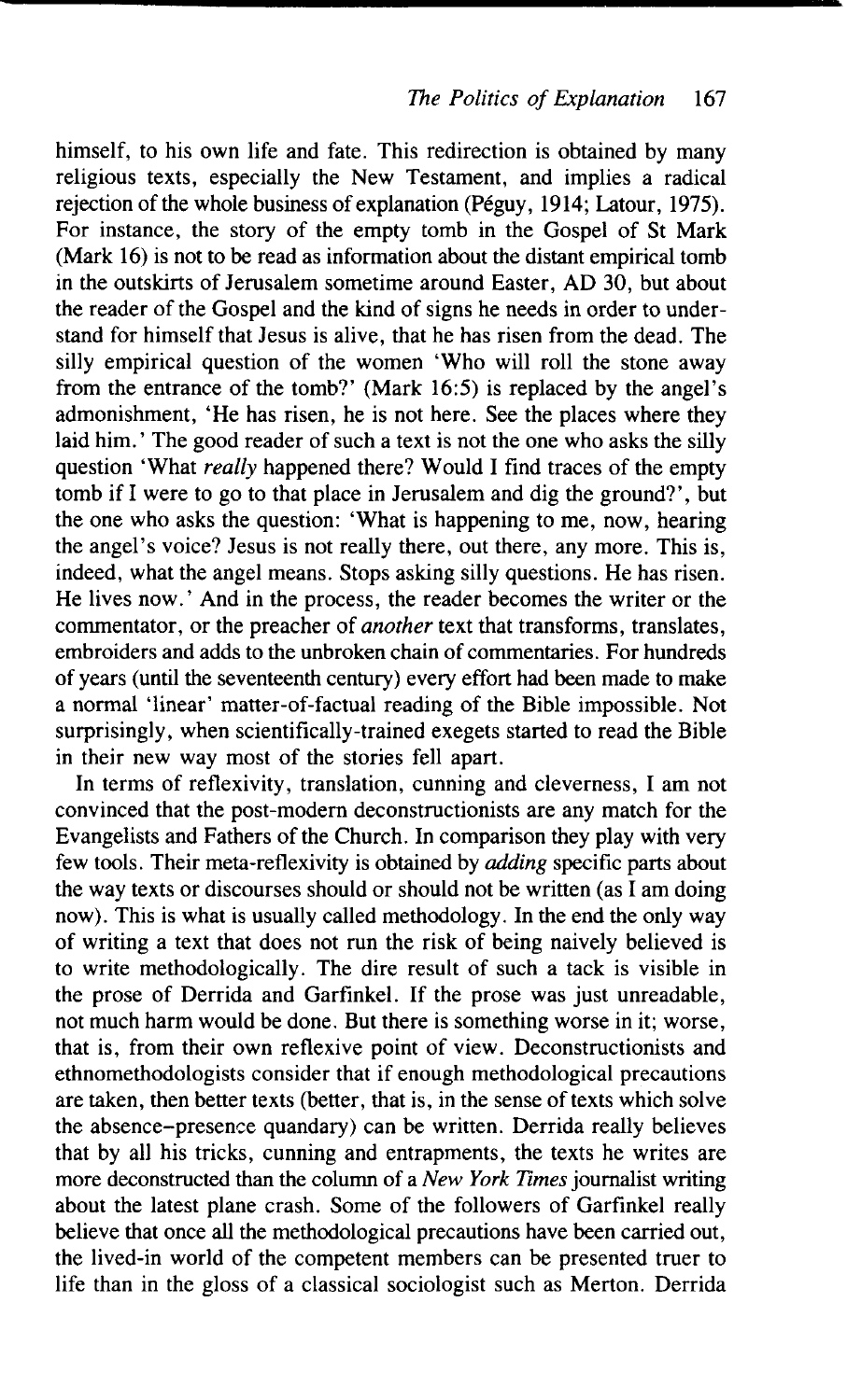believes that a text can escape from the fate of presence, whereas Garfinkel seems to believe that a report may eventually escape from the fate of absence. Beneath these opposite reflexive claims there is a naive and irrepressible belief in the possibility of writing truer texts. Ashmore's marvellously funny PhD thesis (1985), ridicules all these claims to metareflexivity by pushing them to their ultimate dead ends. As we could say in French: 'Plus réflexif que moi, tu meurs.'

Meta-reflexivity is based on the idea that the most deleterious effect of a text is to be naively believed by the reader as in some way relating to a referent out there. Reflexivity is supposed to counteract this effect by rendering the text unfit for normal consumption (which often means unreadable). This accepts as given that the readers are naive believers, that there is such a thing as normal consumption, that people easily believe what they read, finally, that believing is always to relate an account to some referent 'out there'. This is a very naive set of beliefs in the naive beliefs of readers. I suspect this post-modem view of what it is to be modem is the result of a naive and uncritical version of what it is to offer a scientific explanation of something. Our experience in studying the scientific literature makes me seriously doubt these four assumptions (Calion et al., 1986). Readers seem to be much more devious, much harder to take in, much cleverer at deconstruction, much faster in fiction-making than is assumed by those writers who, with some arrogance, believe that others believe. Here, too, 'we need to play down the exoticism of the other'. Scientific texts prepare themselves against a much more likely outcome: that of *not* being believed by their readers, or worse, that of not *interesting* anyone.

But the most bizarre belief involved in meta-reflexivity comes when you study 'self-reference'. Woolgar (this volume, Chapter 2) for instance, assumes that an ethnographic text by Malinowski that talks about the way ethnography is produced is more reflexive than an ethnographic text about, say, the Balinese. Moreover, Malinowski's reflexivity could be, for Woolgar, a naive way of telling us a true story of how ethnography is reported. So he devises, along the same line, a truly third degree reflexive text that shows how Malinowski naively believed that being reflexive (in the second degree) he could escape from the accusation of being a naive story-teller. But Woolgar does not want us to believe that this third degree would be 'truly' reflexive, so he is very happy to imagine many other rungs on this Jacob's ladder  $-$  the top of which does indeed disappear in the sky but fails to promise an endless fecundity. Unfortunately, no amount of degrees, layers and Hofstadter's tricks, will make a very simple semiotic argument go away. A text about Malinowski's way of writing about the Balinese is no more and no less reflexive than Malinowski's text about the Balinese and this is no less and no more reflexive than what the Balinese themselves say; and Woolgar's nth degree account of the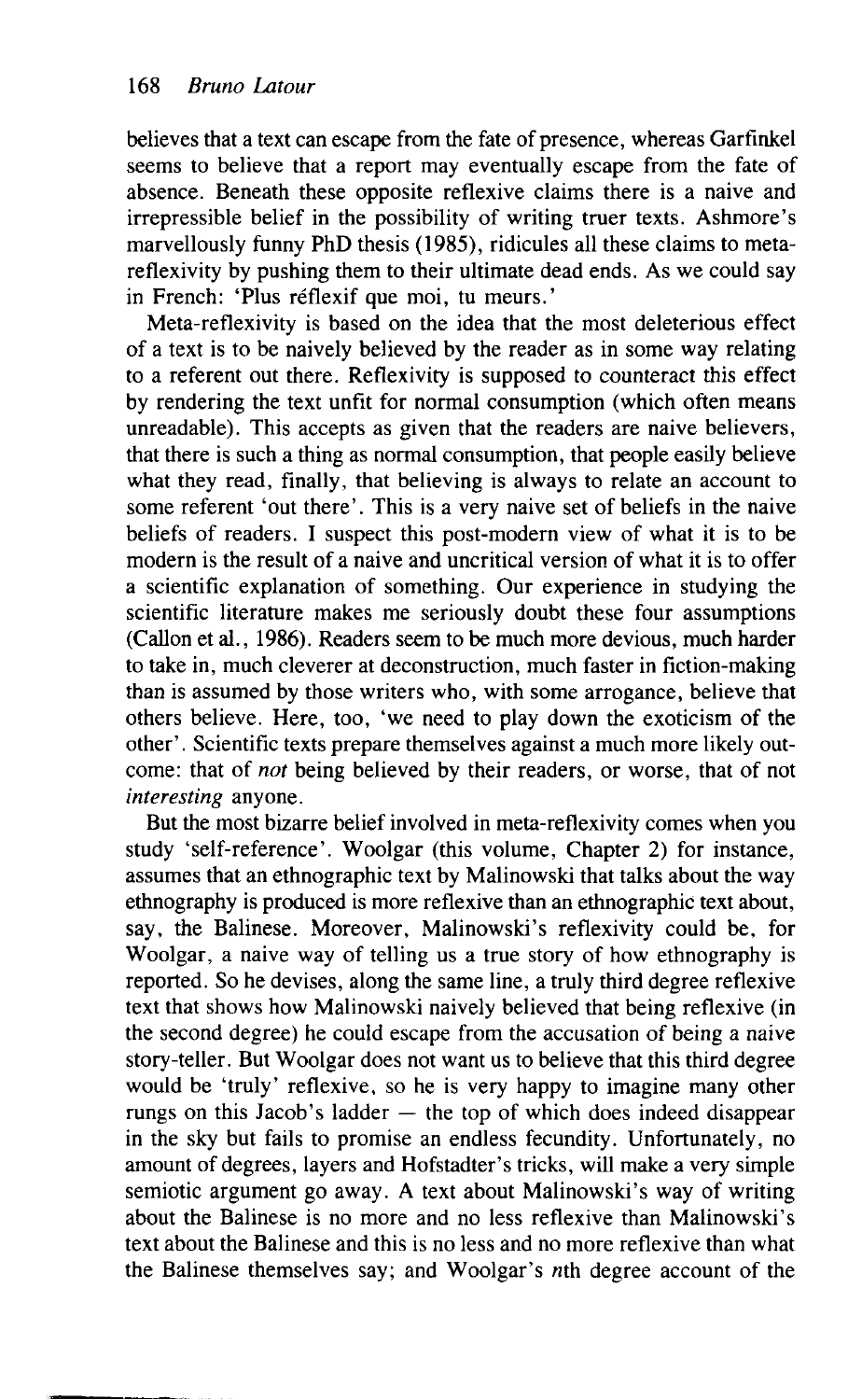whole thing is no more and no less reflexive than any of the others in the chain. Why can't they be ordered in a pile of reflexive layers? Because they are all texts or stories bearing on *something else.* There is no way to order texts in layers because they are all equal. Texts, so to speak, live in a democracy, as far as semiotics is concerned. The whole vertigo of self-reference stems from the very naive belief that the *same* actor appears in both the first (down below) and last text (up there). Conversely, reflexivists believe that when the text does *not* have the author as one of its characters it is *less* reflexive than when it does, as if these were not, in semiotic terms, two similar ways of building the enunciation (Greimas and Courtes, 1983; Bastide, 1985). Semiotically, the role played by the Balinese in the first text is exactly that of Woolgar in his fifth degree account. Instead of riding piggy-back on one another, the accounts simply stand side by side.

When Woolgar shows a photograph of himself writing a caption for this same photograph in an article about a book on the observation of observers, he seems to suggest that he is several loops of reflexivity above a 'naive' and 'unproblematic' photograph of a naked native. Semiotically he has not moved an inch; the two pictures, side by side, just show different actors and things. Woolgar's picture fails to abolish the problem of distance in the slightest. This also means that the original picture is in no way more naive or less reflexive than his. The pictures are on equal grounds, since they both show things at a distance and they both play with this distance. There is no difference between showing a woman planting rice in a paddyfield, and a sociologist writing a caption for his own photograph. The first is no simpler than the second, any more than 'once upon a time' is more unproblematic than 'this is the first sentence of the story'. The surrealists delighted in little tricks like 'ceci n'est pas une pipe' and such aporia, not because these broke away from common sense, as was claimed, but because they believed that common sense was naively believing. If Woolgar is right, then 'playing down the exoticism of the other' (this volume) means we have to get rid of all these loops, not because they are useless, but because everyone else makes use of them as well.

#### *Infra-reflexivity*

Meta-reflexivity is counter-productive since it makes texts less interesting, less rich and less believable; like all others, these texts already suffer from being uninteresting, poor, disputable or discredited! To think that social studies of science can benefit from this form of reflexivity is, in my view, a suicidal attitude, similar (in spite of the contrary impression one might have) to the older idea that a sociological account full of statistics and methodological commitments can defend itself better than a 'plain' journalistic account.

Fortunately, there is another direction which allows us to maintain the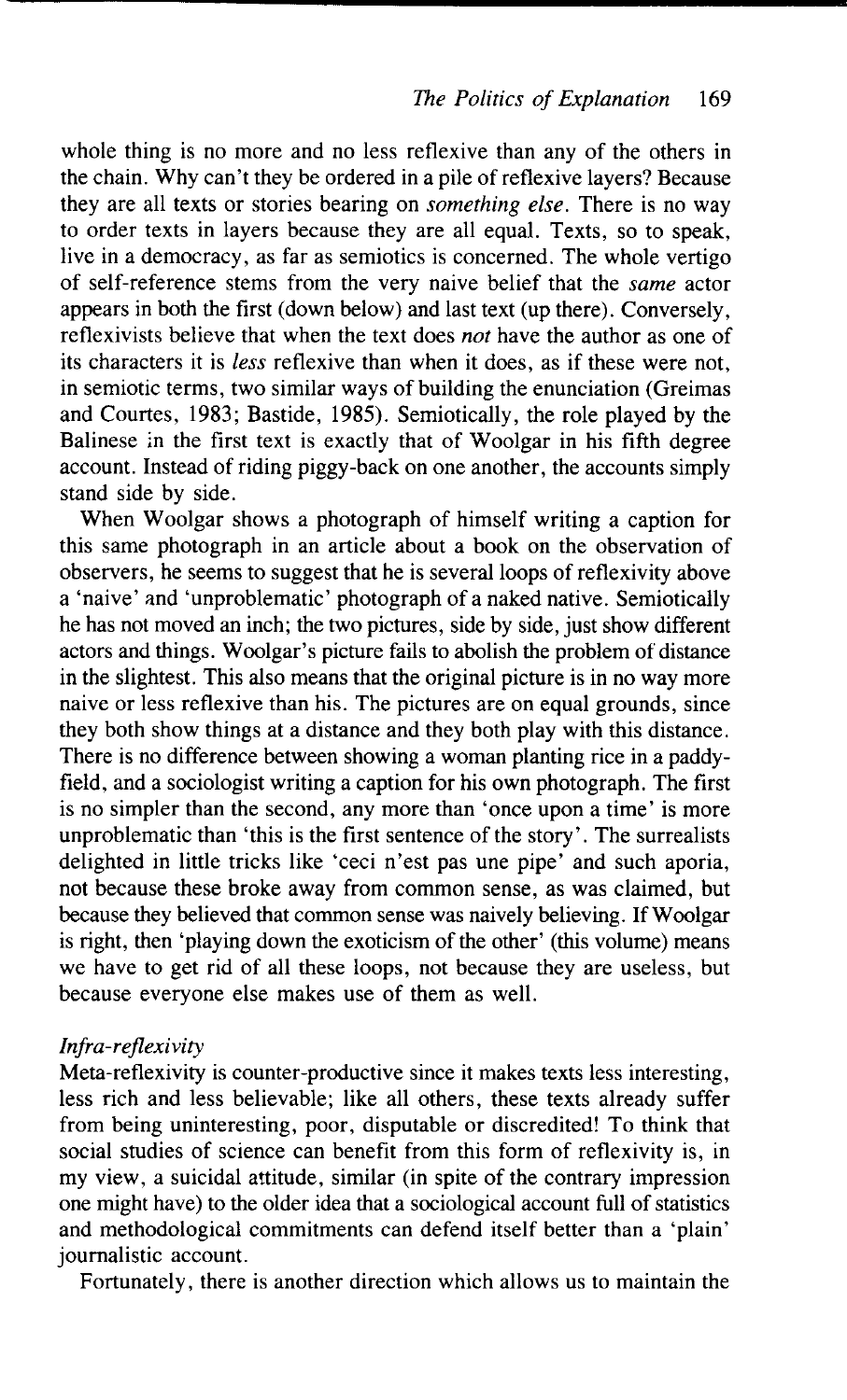necessary reflexivity without whirling helplessly in our efforts to outdo and outwit each other in proving that the other is a naive believer. I call this other tack infra-reflexivity because instead of writing about how (not) to write, it just writes. 'Just'? Well, not exactly. Let us detail this sounder policy of explanation.

*A deflation in methodology.* Since no amount of methodology will ever bring a text closer to the distant setting about which it writes, no amount of ignorance of deconstruction will take a text farther away from it either. I much prefer reading the *New York Times* to Derrida, and between Garfinkel and Merton I would hesitate for more than a minute (and probably would pick up the latest copy of the *New Scientist* instead - see why below). If many critieria, other than the extent of its meta-reflexivity, define the quality of a text, why not do away with all the paraphernalia of methodological precautions altogether? If meta-reflexivity is marked by an inflation of methods, infra-reflexivity is characterized by their *deflation.* Instead of piling layer upon layer of self-consciousness to no avail, why not have just one layer, the story, and obtain the necessary amount of reflexivity from somewhere else? After all, journalists, poets and novelists are not naive make-believe constructionists. They are much more subtle, devious and clever than self-conscious methodologists. They did not have to wait for post-modem writing to tell stories; they are as self-conscious as those who naively believe they are *more* self-conscious. Instead of saying that precautions should be taken either to recover the lived world of the competent member or to render the text unusable for make-believe consumption, just offer the lived world and write. Isn't this what novelists have done for three centuries?

*Replacing methodology by style.* This is especially clear if the main problem for any text is, as I claim, not to be too much but to be *too little* believed. What is merely signalled by methodological warnings should be done by style. (Amateurs of self-reference will have noted with delight that these last two paragraphs are self-contradictory: I am glad to offer them this delight.) All the literary resources that can be mustered to render an account lively, interesting, perceptive, suggestive and so on have to be present. Probably a better model is offered by English and French eighteenthcentury philosophers and natural scientists, than by nineteenth- and twentieth-century German or French writers. It is true that to use the resources offered by such authors it means abandoning the naive idea that there is such a thing as post-modernism and such a thing as modernism (Latour, 1988: part II). This means abandoning the cherished idea (cherished in academic circles) that other people, before or elsewhere or down there below, believe in things and behave without consciousness. 'Forgive them, Father, for they know not what they do.'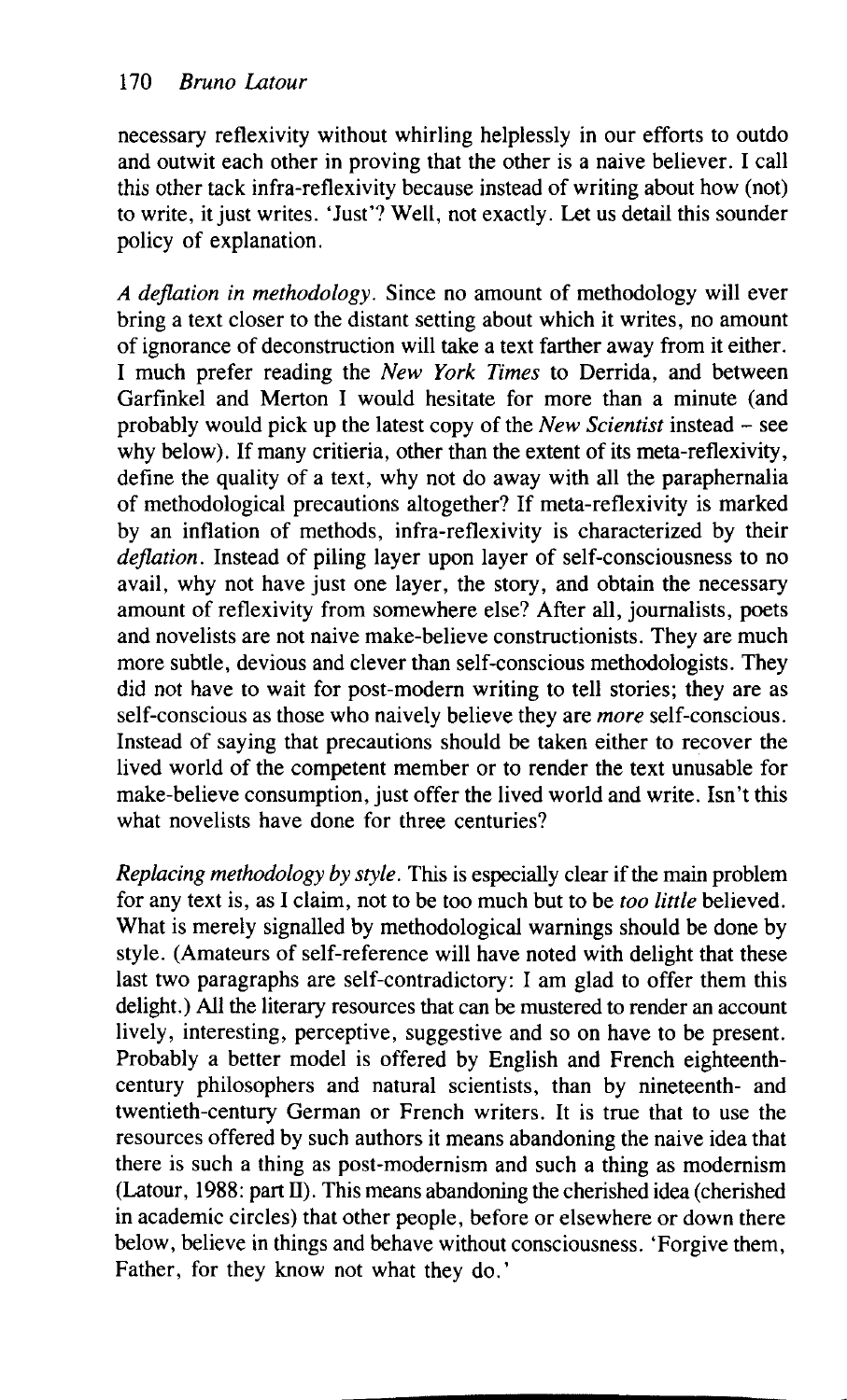*Self-exemplification instead of self-reference.* A much simpler way of obtaining the necessary reflexivity is to stick to principles of analysis which are self-exemplifying. This means that no privilege is asked for the account at hand. This main difference between meta- and infra-reflexivity is an ethical as well as a methodological or a stylistic commitment. Deep in the minds of (meta) reflexive writers there is the possiblility of reaching a meta-language, in terms of which all the infra-languages could be evaluated. Their passion for a meta-meta-level that would judge all the others (or render them harmless) is the best indication of this. The reductionism of this position suggests that reflexive writers share the belief in the possiblity of a final level. Infra-reflexivity goes against this common belief in asking no privilege for the account at hand. When I portray scientific literature as in risk of not being believed and as bracing itself against such an outcome by mustering all possible allies at hand (Latour, 1987), I do not require for this account any more than this very process: my own text is in your hands and lives or dies through what you will do to it. In my efforts to forestall certain outcomes and encourage others, I too muster all available allies, all linguistic possibilities (if only, God – or Mammon – willing, I could write in my own mother tongue!).

*Writing non-scientific texts.* We each use a touch-stone to evaluate analyses of science in the making. Marxists, for instance, say that we need a powerful alternative theory that allows us to reject entirely the existing sciences; this is what reflexivity means to them. The meta-reflexivists say we need to stop saying anything about the world or about the way sciences talk about the world. All factions require *specific words, signs* and genres to decide whether or not an analysis is acceptable (see the disclaimer at the end of this paper and the editor's final word). For instance, Marxists (and other social scientists) accept the findings of a case study only if it shows the larger framework within which the case study is situated and by which it is in the last instance determined. Without the *words* 'larger framework' (or some equivalent), self-righteous readers consider that the 'case study' is misconceived, perhaps even dangerous since it leads to the 'pit-falls of empiricism' (Russell, 1986). A reflexivist of the Woolgar denomination considers a text naive if it describes only how life goes on in a biological laboratory (Woolgar, 1982). Without the presence in the story of the *character* 'author telling the story', the text is considered dangerously close to following the well-trodden path of scientism. Such reactions imply that these writers are fascinated by the presence or absence of certain words as a tool for evaluating texts. They suppose that by including characters like 'the framework' or 'the author', they can escape the terrible fate of being just a story, just another story. They would like to force us to limit our repertoire of literary tricks because they think their stories are somehow more than just a story. In effect they reject the semiotic turn.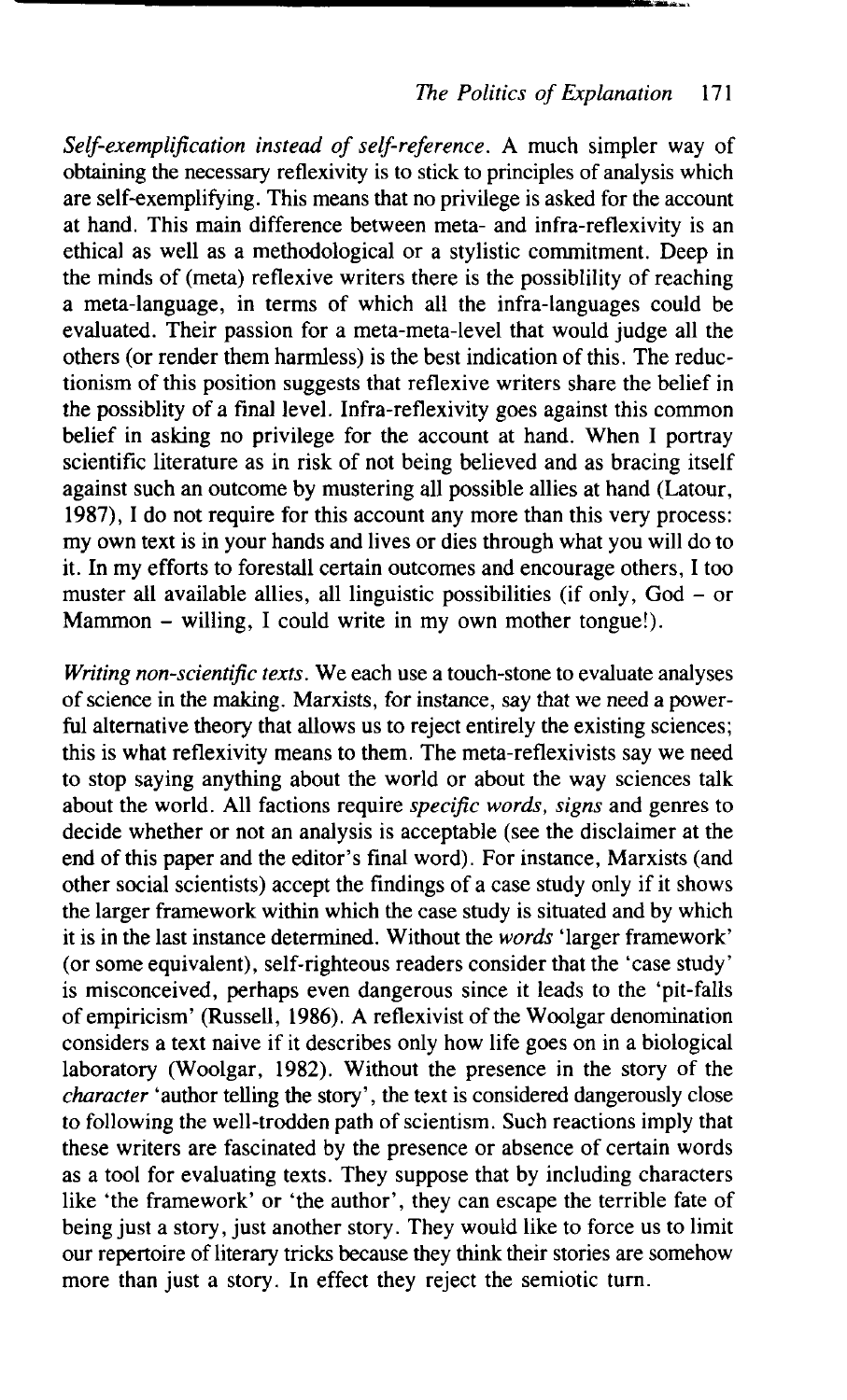The same puritanism is evident in attitudes as diverse as those of ethnomethodologists and deconstructionists. The latter scream if a text just tells a story because it might persuade the reader that the fiction is somehow true. The former scream if a text just tells a story about someone because, by representing them as what the text is 'about', it betrays those members truly responsible for the text. They too would like their texts to escape the terrible fate of being just another story about absent things. They too reject the semiotic tum.

All texts need somehow to solve the problem of being about absent elements (whatever the various reasons for this absence), that is, of being written in A about B. In most cases, a text tries to establish safe, two-way connections between A and Band to present (or represent) in A as many elements as possible of B. This is done so as to forget what happens in B as quickly as possible; for all practical purposes,  $\overline{B}$  is now 'in A'. To fight this scientistic way of delegating representants and forgetting about the distance, the other solution consists in *interrupting* the two-way connection. The text becomes unreadable. This solution may be implemented in either A or B. Phenomenologists and ethnomethodologists solve the absence problem and try to stay in the setting B. The deconstructionists and reflexivists try to solve the presence problem by staying in A, without saying anything about anything.

The irony comes from the following observation. Each of these three solutions implies that the complete network must be *constantly maintained*, *surveyed and kept up.* No matter how scientific you are, you need constantly to move back and forth betweeen A and B, from the knower to the known, always afraid of being interrupted, unfaithful or wrong. No matter how ethnomethodological you are, you still write books in A about mathematicians (Livingston, 1986) or about biologists (Lynch, 1985) in B, but these are neither mathematical nor biological books. No matter how devious you are at writing about nothing, readers still assume you are at least saying something, about deconstruction. I do not point this out to ridicule these endeavours or to show, as reflexivists might, that they are all self-contradictory. The point is that they are all doing each other's job. Since everyone is in any case moving back and forth between A and B, and is worried about how to establish (or not to establish) the ties and how to represent (or not to represent) one setting in another, why don't we take this activity as the name of our game: displaying the knower and the known and the work needed to interrupt or create connections between A and B? I take this as the *non-scientific* way of studying both natural and social sciences; I also take it as a possible definition of infra-reflexivity.

The consequence of this position is that many more *marks* of a good story become available compared to the few insisted upon by the reflexivists. Since no amount of reflexivity, methodology, deconstruction, seriousness or statistics will tum our stories into non-stories, there is no reason for our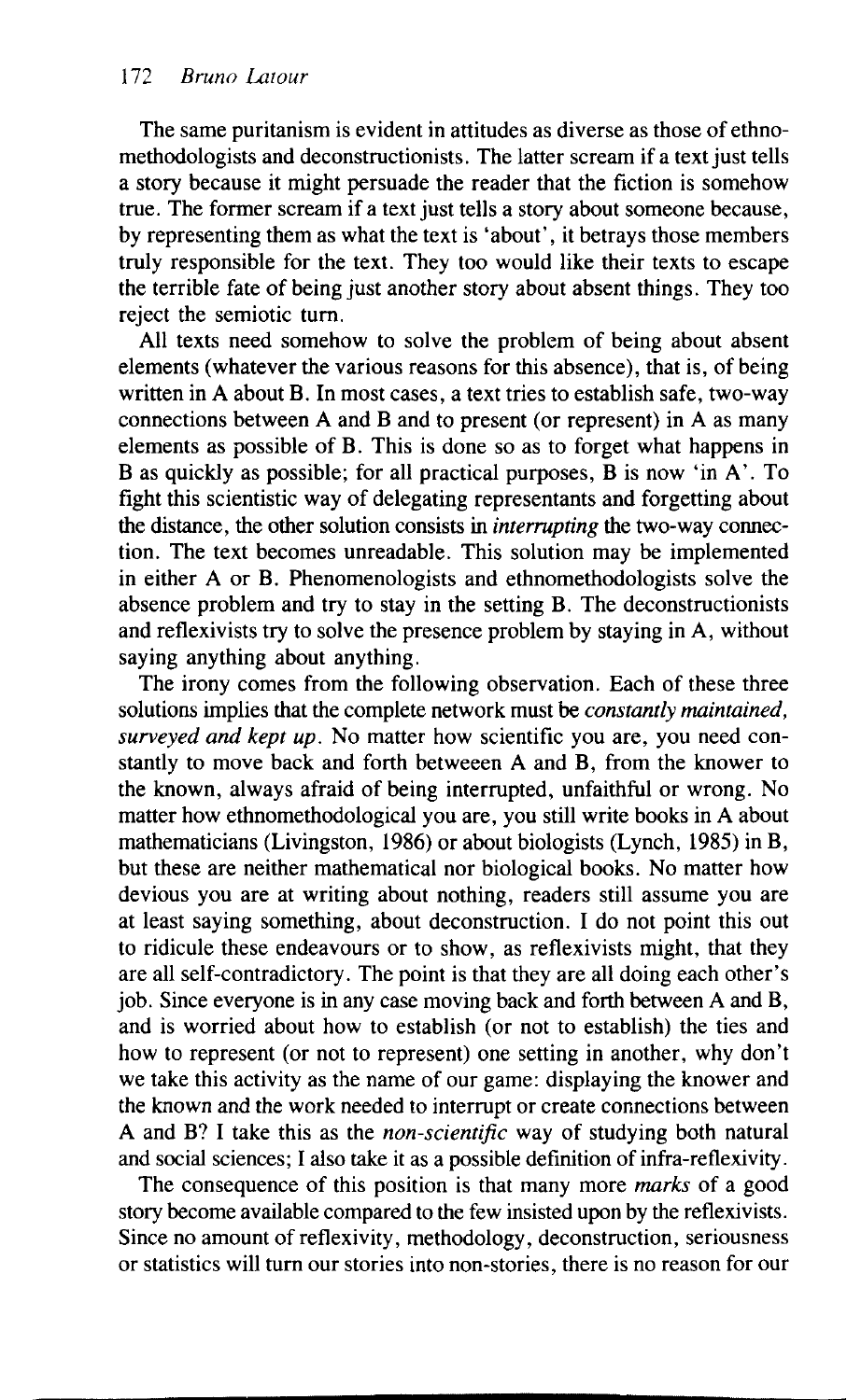field to imitate those few genres that have gained hegemony in recent time. To the few wooden tongues developed in academic journals, we should add the many genres and styles of narration invented by novelists, journalists, artists, cartoonists, scientists and philosophers. The reflexive character of our domain will be recognized in the future by the multiplicity of genres, not by the tedious presence of 'reflexive loops'. As Chairman Mao said 'Let a hundred flowers bloom ... ' (although he had them cut rather short afterwards).

*On the side of the known.* The reflexivists spend an enormous amount of energy on the side of the knowing, and almost none on the side of the known. They think that any attempt to get at the things themselves is proof of naive empiricism. Even those from Yorkshire who claim to use literary tools to pursue social sciences (Ashmore, 1985; Mu1kay, 1985) do so only to expose reflexive claims, never to talk *about* something. Talking 'about something' is anathema to every one of them. This horror, the fear of contamination with empiricism is amusing, because it is exactly the counter-part of the empiricist position. They all think that objects, things-inthemselves, are somehow out of reach. As if any access to the world was for ever in the hands of the empiricist programme. As if the world in which we live was the property of scientistic accounts of science. Reflexivists fully endorse the scientistic agenda when they believe there is no other way out of empiricism than language, words and self-reference. This hidden Kantism is unnecessary. There is another way: that of the world, not the word.

Tracy Kidder's (1981) marvellous, 'unreflexive'- 'merely' journalistic - account of the building of the Eagle computer, tells us more about reflexivity than piles of Hofstadter's tricks, because it is the computer *itself,*  yes, the *thing* itself that appears as a reflexive, sentient and historical event. Calion's (1986) account of the scallops' harsh life deep in St Brieuc's bay in Brittany is completely unreflexive. It talks about scallops, fishermen and scientists, not about social scientists and self-reference. But are these scallops the same as those portrayed in oceanographers' struggles? No. No more than Kidder's computer in any way resembles the black-boxes displayed in computer showrooms. Are these objects in the same way as an empiricist would like them to be? Not a bit. They are freed, active and anthropological *projects,* full of life, and ready to take place in a dramatic story. I claim that there is more reflexivity in one account that makes the world alive than in one hundred self-reference loops that return the boring thinking mind to the stage. Infra-reflexivity is the programme followed by Serres (1983) that pushes the knower off-stage. Down with Kant! Down with the Critique! Let us go back to the world, still unknown and despised. If you sneer at this claim and say 'this is going back to realism', yes it is. A little relativism takes one away from realism; a lot brings one back.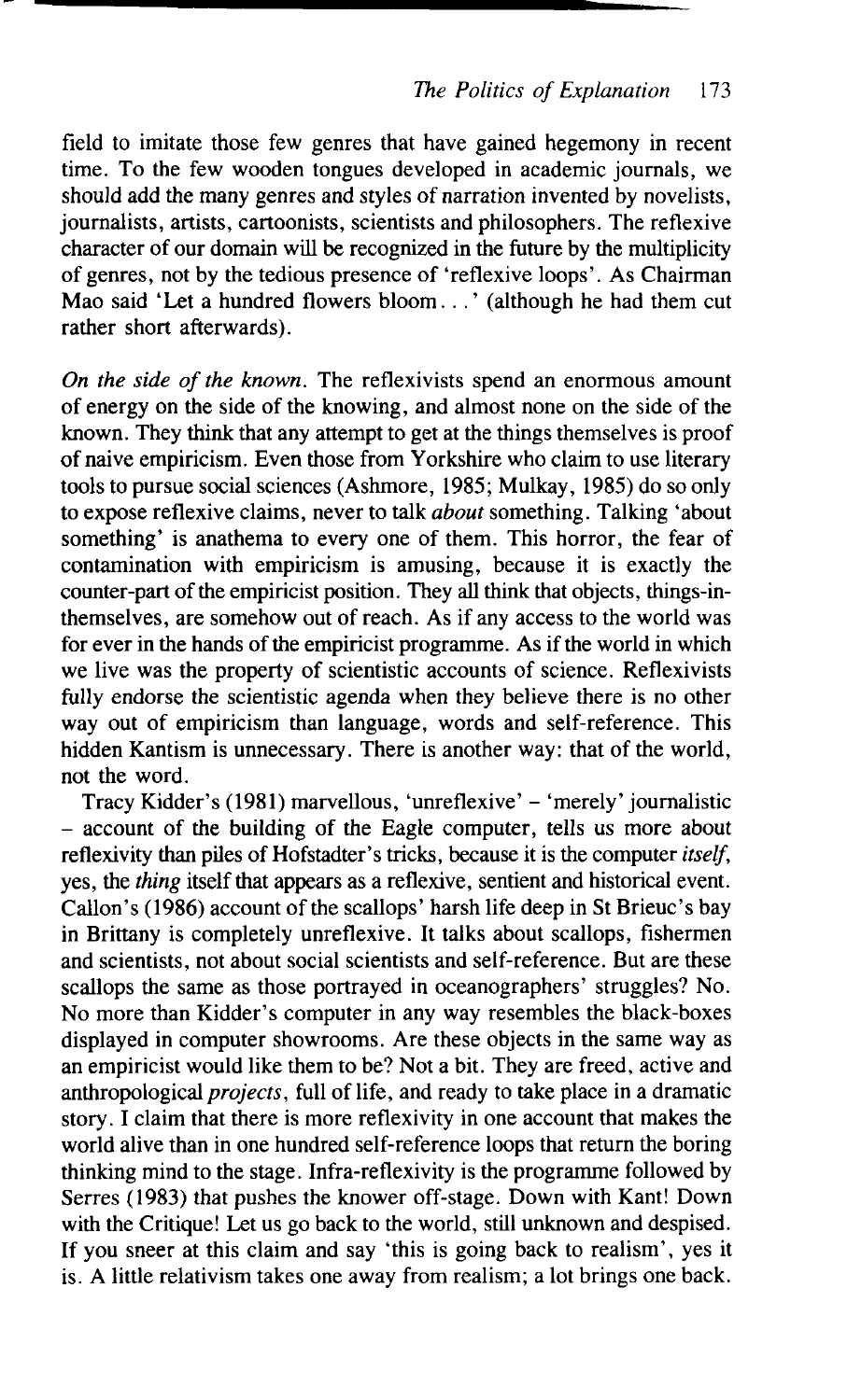*Throw-away expkmations.* The belief in the existence of a framework inside which events are inserted in order to be explained is the hallmark of nonreflexive social sciences. This is the basis of the process of *denunciation*  that allows social scientists to allocate responsibilities, to accuse, expose, unveil or to prove innocent (Boltanski, 1984). No one should conclude from this that reflexive studies of science should either say nothing or be limited to case studies (or to historians' narrative genres). Actors have the peculiar ability to tie together many heterogenous elements. They have very strong ideas about what framework is, who is responsible, what counts as an explanation and who is innocent. Once rid of the general framework, we are not back at the micro-level; we are instead introduced to a world in which actors have only *relative* size and are fighting hard to vary the size of everyone else (Calion and Latour, 1981). In order to do this, they need to recruit as many heterogeneous allies as possible. The stylistic conclusion is that we have to write stories that do not start with a framework but that end up with local and provisional variations of scale. The achievement of such stories is a new relationship between historical detail and the grand picture. Since the latter is produced by the former, the reader will always want *more details*, not less, and will never wish to leave details in favour of getting at the general trend. This also means that stories which ignore cause and effect, responsibilities and accusations, will be unfit for the normal mode of denunciation, exposition and unveiling. Our way of being reflexive will be to render our texts unfit for the deadly proof race over who is right. The paradox is that we shall always look for weak explanations rather than for general stronger ones. Every time we deal with a new topic, with a new field, with a new object, the explanation should be wholly different. Instead of explaining everything with the same cause and framework, and instead of abstaining from explanation in fear of breaking the reflexive game, we shall provide a one-off explanation, using a tailor-made cause. I am all for throw-away causes and for one-off explanations.

*Cross-over instead of meta-language.* One other way of displaying infrareflexivity is by avoiding building a meta-language. If the ideal of an explanation, as I showed at the beginning, is to subsume the thing to be explained under a new account, this subsumption is precisely what we, social students of science, should abstain from. It would be absurd to develop a meta-language of say, two hundred specific words, and then to test whether such a vocabulary is able to replace the hundreds of thousands of terms and practices of the sciences we study. The worst outcome would be to be successful at this little game, thereby substituting the boring rote of the sociologists' repertoire for the rich work of the natural sciences. Lynch (1985) has provided us with the ultimate critique of such an ambition. There is no sociology to be done, he argues, other than the technical work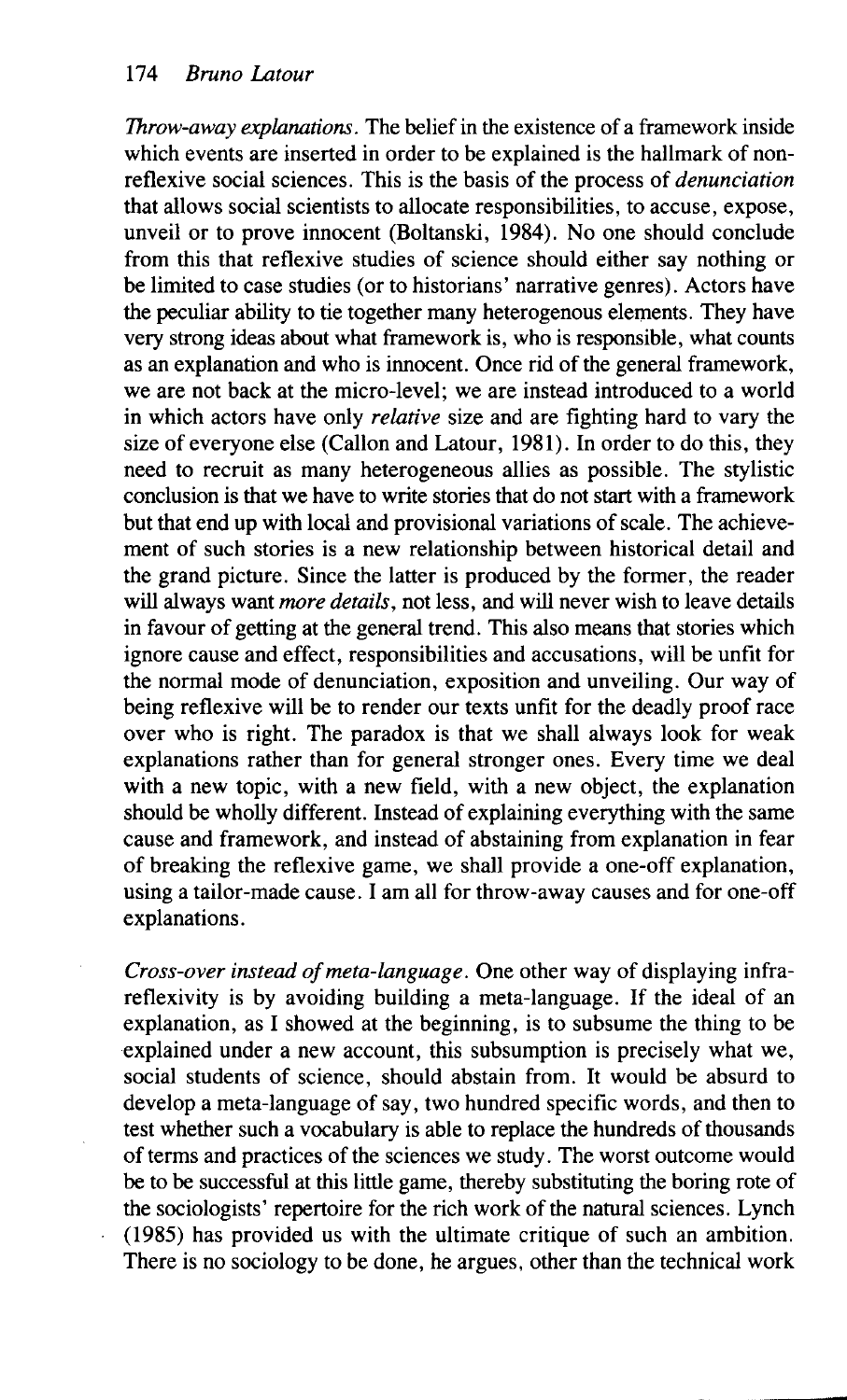of the scientists themselves. They already have their sociology. Our work is to extract it. Unfortunately, Lynch failed to present an elegant solution to the problem because he was still embarrassed by Garfinkel's hopeless rejection of the semiotic turn. One possible formulation of Lynch's marvellous insight is that we strive for *equality* with the discipline we study. Instead of explaining it we want to *cross-over* it  $-$  as in a genetic crossover. We want to learn our sociology from the scientists and we want to teach the scientists their science from our own sociology. This programme seems ambitious, even arrogant, but it simply means equal status for those who explain and those who are explained. This is 'affirmative action' extended to the social sciences; they have suffered discrimination for so long and they should not dream of an impossible revenge by trying to *dominate* the sciences through the use of a metalanguage.

*Hybridization instead of disciplinary boundaries.* Displaying the work of achieving an explanation is possible only if the display is not restricted to one location. If the work in our domain ends up generating a specific, distinct field of scholarship - defined as such perhaps in curricula - it means all our work has been by definition unreflexive. The criterion of our reflexivity is our ability to have our work distributed among the networks. This may be achieved by co-authorship with scientists (to abolish the meta-linguistic attitude of observers observing observers), but also by blurring the distinction between the study of science and the production of other sciences (thus showing how hegemony can be practically challenged). This in turn requires the ability to get out of academic circles and to tie our work to the many current struggles to resist being known, explained, studied, mobilized or represented. The shibboleth of reflexivity is not 'Do you include the author in your study?' but 'Can you make good your promise not to remain within the academic boundary?' Our domain will eventually be judged by its capacity to invent a technical and scientific democracy by showing how this relation between representant and represented can be altered. To propose an alternative policy of explanation is necessarily to define some new politics.

# **Conclusion**

I have very briefly outlined some of the politics of explanation. I have freed our enterprise from the simple-minded argument levelled against us (by rationalists) that it is self-contradictory. I then tackled the crucial problem raised by reflexive writers such as Woolgar: we cannot innocently develop still another social science. Although these writers have rightly recognized the importance of the problem, their solution, meta-reflexivity, is too narrow and in the end sterile. I have argued for an alternative, infra-reflexivity, and sketched a few of its possible definitions. The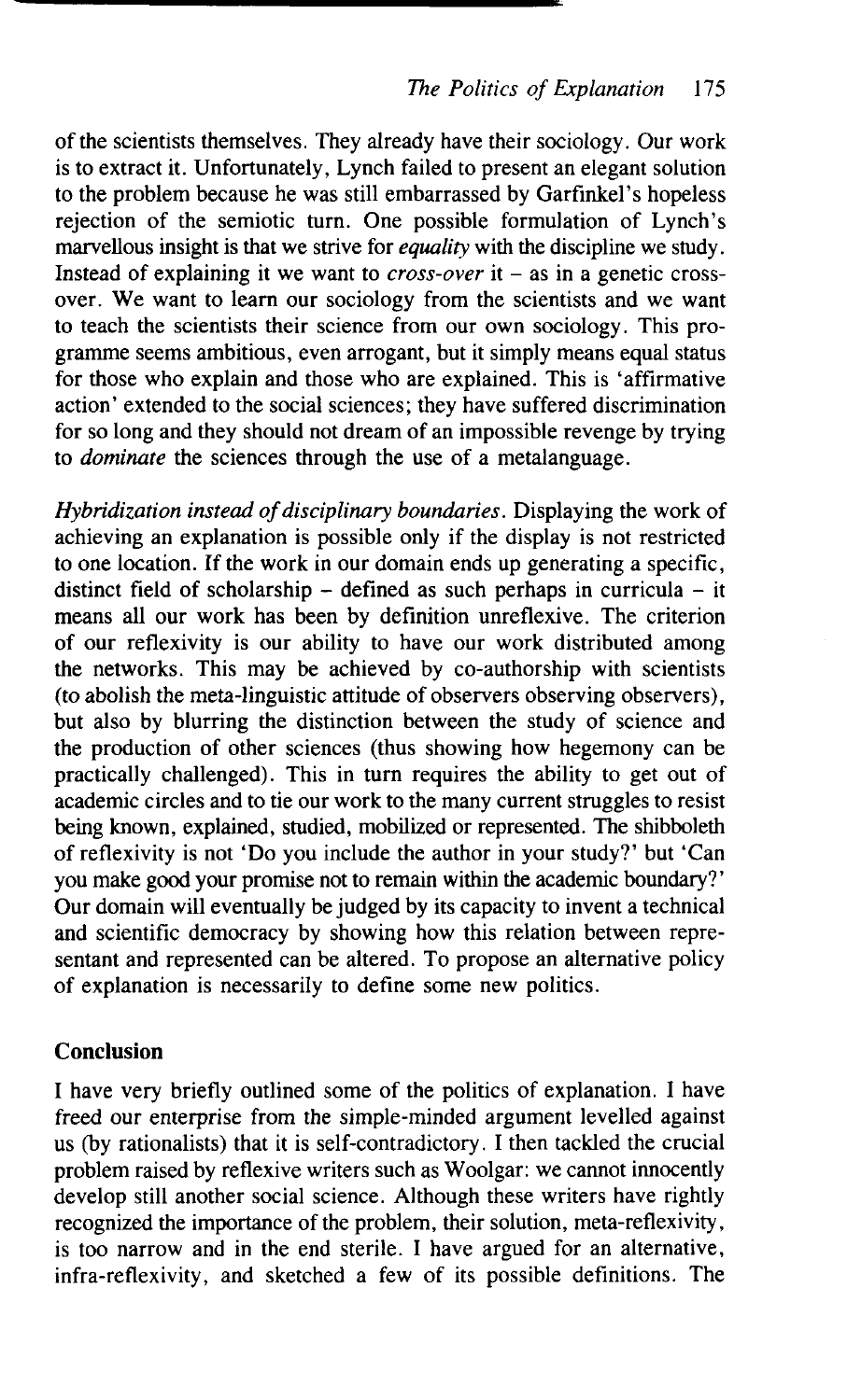# 176 *Bruno Latour*

reflexive trend is inescapable: otherwise our field would indeed be selfcontradictory, not in the sense propounded by the rationalists as a way of trying to get rid of us, but in our own sense. The worst outcome would be to get rid of ourselves by imitating the sciences and attempting to offer stronger explanations of their development. If the proposed alternative - the search for non-scientific and weaker explanations - seems daunting, let us remember that the sciences are still young and so are we - provided the rhetorical style of some star warrior does not bring the whole story to an abrupt end.

# *Disclaimer*

This is not a self-exemplifying text. My subtle referee asked me to explain why. I have no answer except this: 'Why does this generation ask for a miraculous sign? Itell you the truth, *no sign will be given to* it' (Mark 8: 12).

### **Note**

A version of this paper was read at Baillol College, Oxford. in June 1986 (S. Lukes and W. Newton-Smith's seminar on Explanation in the Social Sciences). I thank two eminent retlexivists who had the fairness to correct my English rather than my arguments.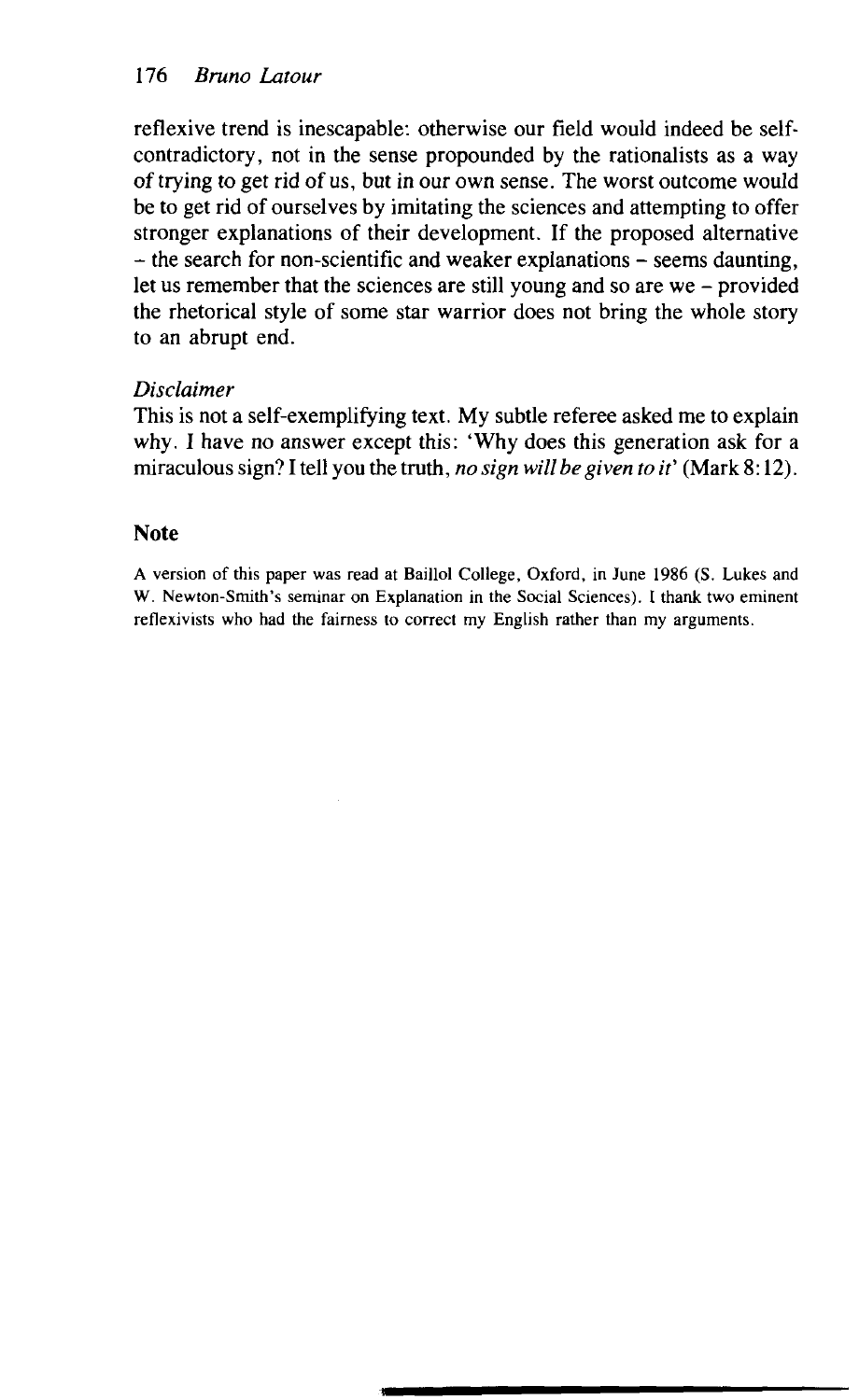# **Knowledge and Reflexivity**

New Frontiers in the Sociology of Knowledge

> edited by Steve Woolgar



SAGE Publications London • Newbury Park • Beverly Hills • New Delhi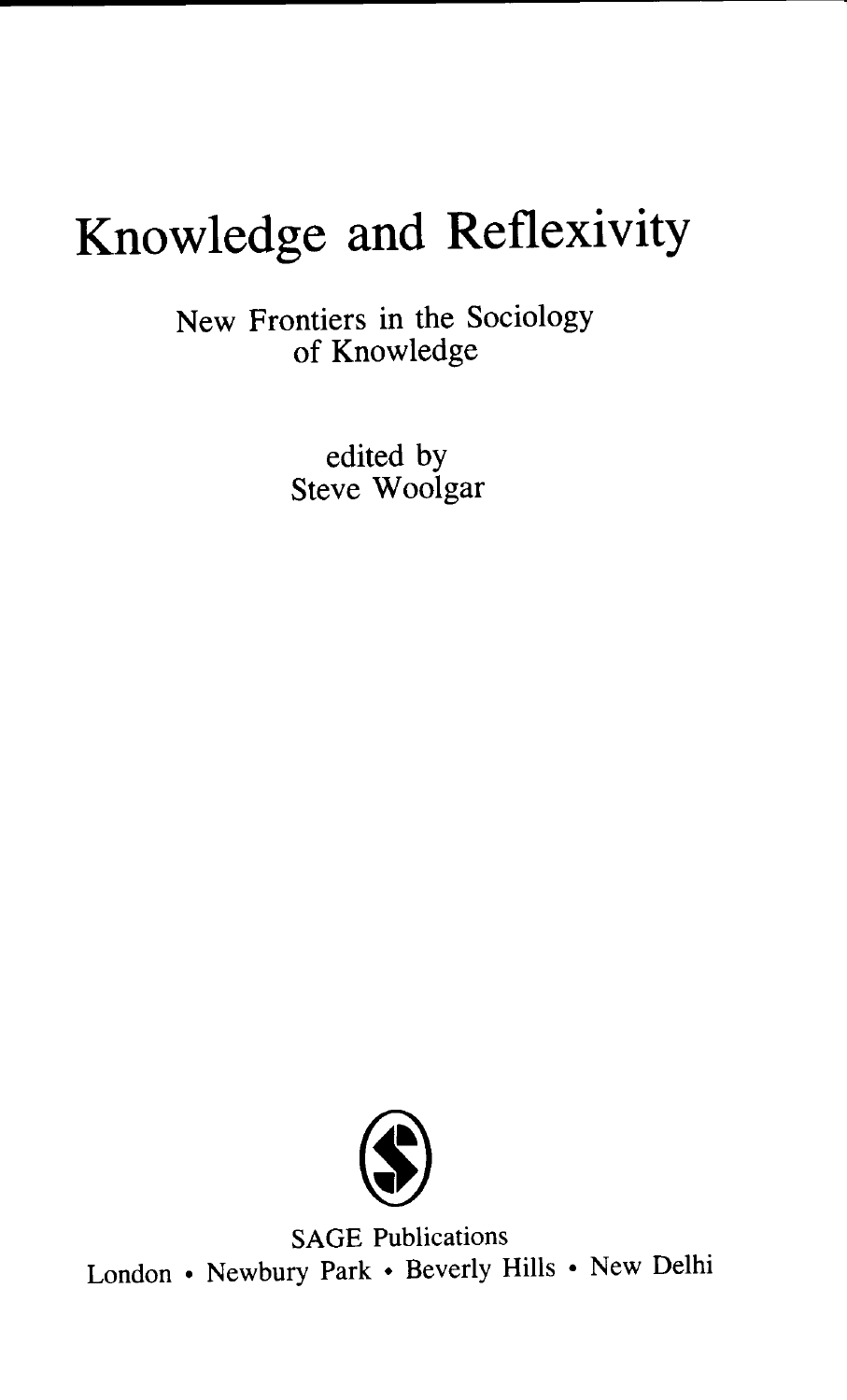Editorial matter and Chapter 2 © Steve Woolgar 1988 Chapter 1 © Steve Woolgar and Malcolm Ashmore 1988 Chapter 3 © Jonathan Potter 1988 Chapter 4 © Teri Walker 1988 Chapter 6 © Anna Wynne 1988 Chapter 7  $\odot$  Malcolm Ashmore 1988 Chapter 8 © Bruno Latour 1988 Chapter 9 © Trevor Pinch 1988

First published 1988

Chapter 5 is reprinted by kind permission from Michael Mulkay, *The Word and the World* (London: George Allen and Unwin, 1985), Chapter 4.

All rights reserved. No part of this book may be reproduced or utilized in any form or by any means, electronic or mechanical, including photocopying, recording, or by any information storage and retrieval system, without permission in writing from the Publishers.



**SAGE Publications Ltd** 28 Banner Street London ECIY 8QE

SAGE Publications Inc 2111 West Hillcrest Street Newbury Park, California 91320

SAGE Publications India Pvt Ltd C-236 Defence Colony New Delhi 110 024

SAGE Publications Inc 275 South Beverly Drive Beverly Hills, California 90212

#### British Library Cataloguing in Publication Data

Knowledge and reflexivity : new frontiers in the sociology of knowledge.

- I. Self-knowledge, Theory of I. Woolgar, Steve
- 160 BDI61

ISBN 0-8039-8120-1

#### Library of Congress catalog card number 87-051528

Typeset by System 4 Associates, Farnham Common, Buckinghamshire Printed in Great Britain by J. W. Arrowsmith Ltd., Bristol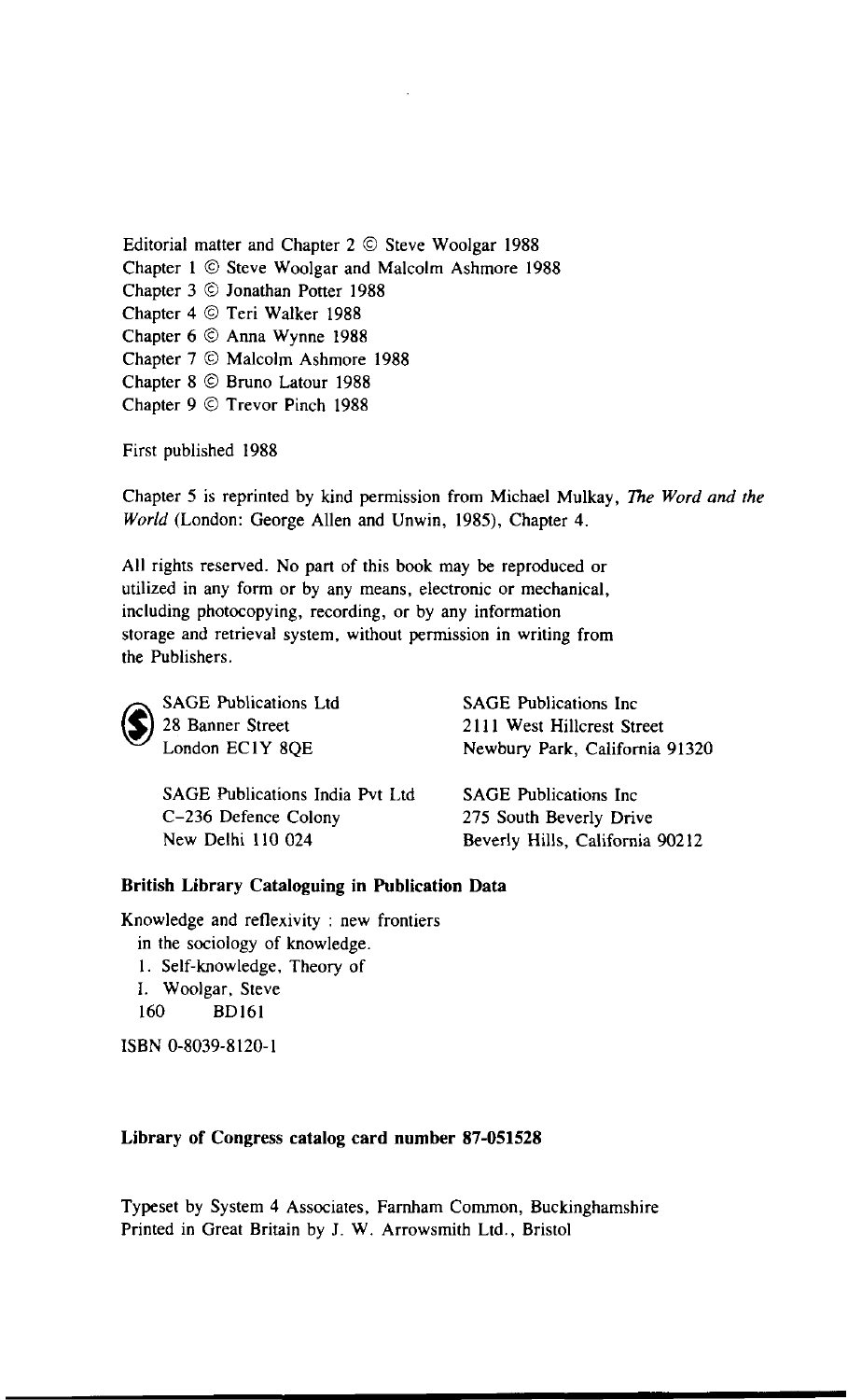# **Contents**

|              | Preface and Acknowledgements                                                                   | vii          |
|--------------|------------------------------------------------------------------------------------------------|--------------|
|              | The Contributors                                                                               | ix           |
| $\mathbf{1}$ | The Next Step: an Introduction to the Reflexive Project<br>Steve Woolgar and Malcolm Ashmore   | $\mathbf{1}$ |
|              | Reflexion on Woolgar and Ashmore                                                               | 12           |
| 2            | Reflexivity is the Ethnographer of the Text<br>Steve Woolgar                                   | 14           |
|              | Reflexion on Woolgar                                                                           | 35           |
| 3            | What is Reflexive about Discourse Analysis?<br>The Case of Reading Readings<br>Jonathan Potter | 37           |
|              | Reflexion on Potter                                                                            | 53           |
| 4            | Whose Discourse?<br>Teri Walker                                                                | 55           |
|              | Reflexion on Walker                                                                            | 80           |
| 5            | Don Quixote's Double: a Self-exemplifying Text<br>Michael Mulkay                               | 81           |
| 6            | Accounting for Accounts of the Diagnosis of<br>Multiple Sclerosis<br>Anna Wynne                | 101          |
|              | Reflexion on Wynne                                                                             | 123          |
|              | Reflexion on Mulkay                                                                            | 124          |